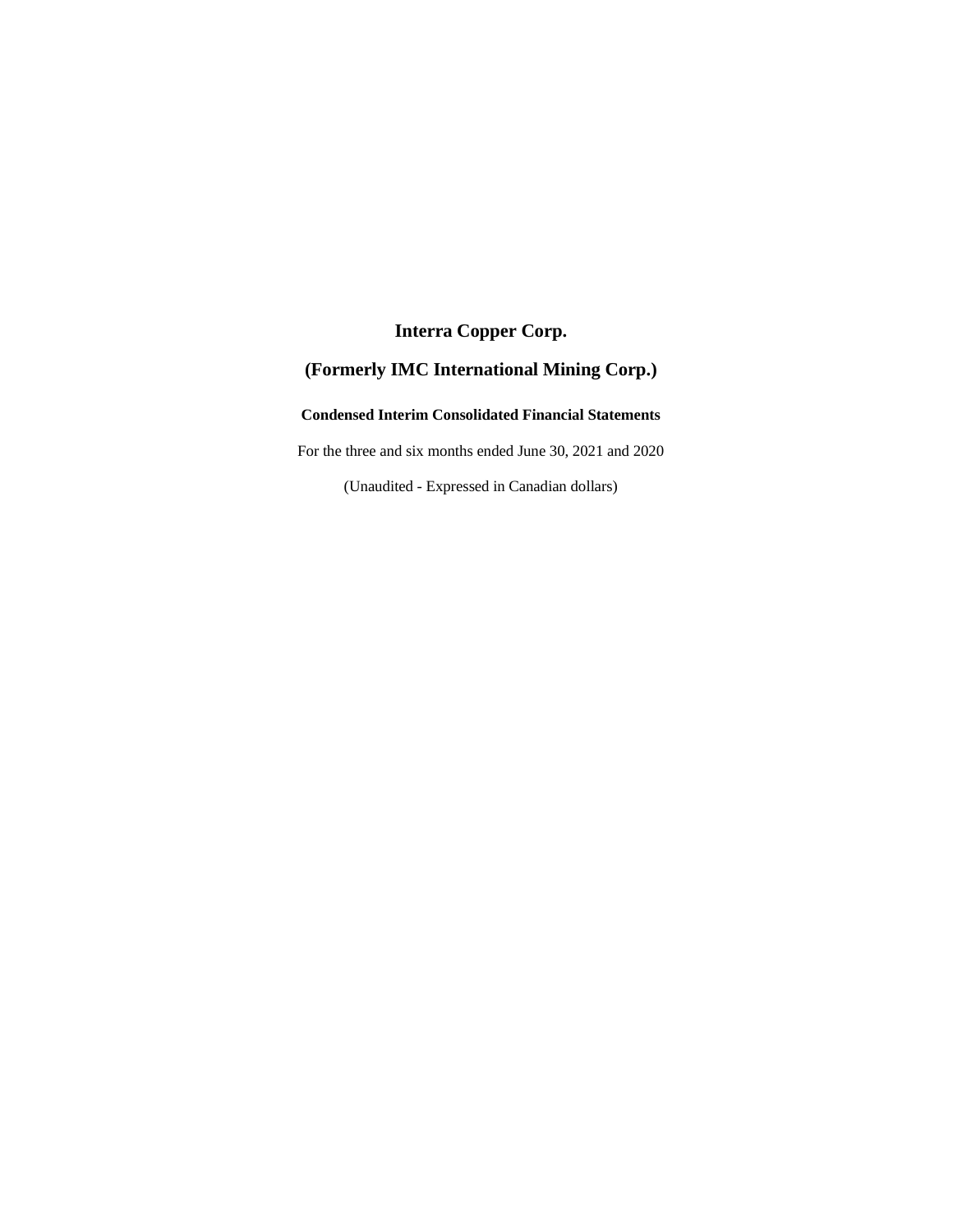## **Notice of Disclosure of Non-auditor Review of the Condensed Interim Consolidated Financial Statements for the three and six months ended June 30, 2021.**

Under National Instrument 51-102, Part 4, subsection 4.3(3)(a), if an auditor has not performed a review of the condensed interim consolidated financial statements, they must be accompanied by a notice indicating that the condensed consolidated interim financial statements have not been reviewed by an auditor.

The accompanying unaudited condensed interim consolidated financial statements of Interra Copper Corp. (formerly IMC International Mining Corp). (the "Company") have been prepared by and are the responsibility of management. These condensed interim consolidated financial statements for the three and six months ended June 30, 2021 have not been reviewed or audited by the Company's independent auditors.

August 27, 2021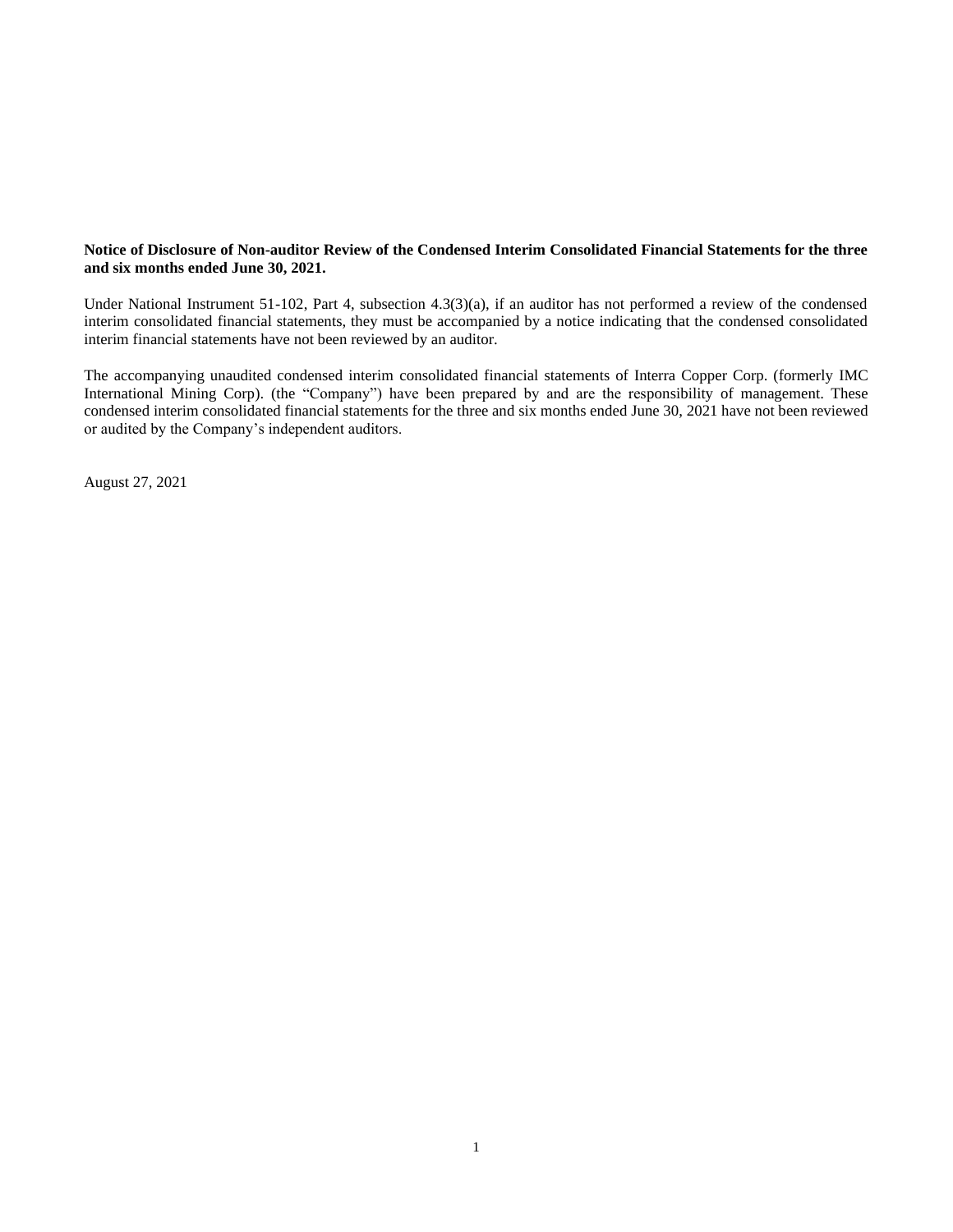## **Interra Copper Corp. (formerly IMC International Mining Corp.) Condensed Interim Consolidated Statements of Financial Position**

(Unaudited - Expressed in Canadian dollars)

|                                            | Note        | June 30, 2021 | December 31, 2020 |
|--------------------------------------------|-------------|---------------|-------------------|
|                                            |             | \$            | \$                |
| <b>ASSETS</b>                              |             |               |                   |
| Current                                    |             |               |                   |
| Cash                                       |             | 1,978,384     | 907,658           |
| Accounts receivable                        |             | 29,090        | 72,760            |
| Prepaid expenses and deposits              | 5           | 1,177,208     | 182,729           |
| GST/HST recoverable                        |             | 6,820         |                   |
|                                            |             | 3,191,502     | 1,163,147         |
|                                            |             |               |                   |
| Reclamation bond                           |             |               | 10,000            |
| Exploration and evaluation assets          | 7           | 4,009,338     | 3,804,195         |
| <b>Total assets</b>                        |             | 7,200,840     | 4,977,342         |
|                                            |             |               |                   |
| <b>LIABILITIES</b>                         |             |               |                   |
| Accounts payable and accrued liabilities   | 9           | 145,706       | 13,914            |
| <b>Total liabilities</b>                   |             | 145,706       | 13,914            |
|                                            |             |               |                   |
| <b>SHAREHOLDERS' EQUITY</b>                |             |               |                   |
| Share capital                              | $\,$ 8 $\,$ | 9,259,599     | 7,525,744         |
| Reserve                                    | 8           | 2,501,047     | 1,204,937         |
| Accumulated deficit                        |             | (4,705,512)   | (3,767,253)       |
| <b>Total equity</b>                        |             | 7,055,134     | 4,963,428         |
|                                            |             |               |                   |
| Total liabilities and shareholders' equity |             | 7,200,840     | 4,977,342         |

Nature of operations and going concern (Note 1, 2) Subsequent events (Note 13)

These unaudited condensed interim consolidated financial statements were authorized for issue by the Board of Directors on August 27, 2021.

Approved on behalf of the Board of Directors:

*"DW J. McAdam" "T. Greg Hawkins"*

Director Director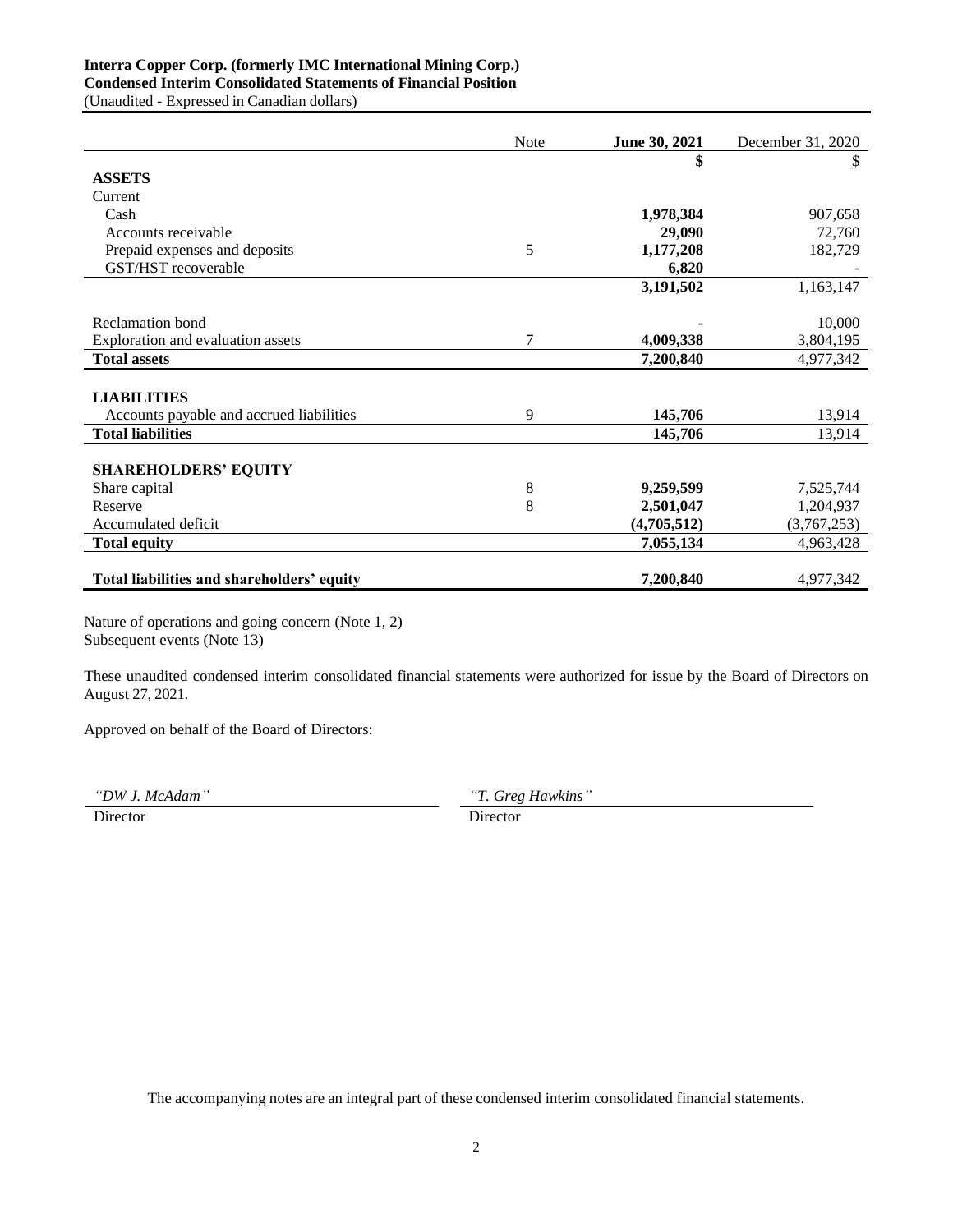# **Interra Copper Corp. (formerly IMC International Mining Corp.)**

**Condensed Interim Consolidated Statements of Loss and Comprehensive Loss**

(Unaudited - Expressed in Canadian dollars, except number of shares)

|                                     |             | Three months ended June 30. |            | Six months ended June 30. |            |
|-------------------------------------|-------------|-----------------------------|------------|---------------------------|------------|
|                                     | <b>Note</b> | 2021                        | 2020       | 2021                      | 2020       |
|                                     |             | \$                          | \$         | \$                        | \$         |
| <b>OPERATING EXPENSES</b>           |             |                             |            |                           |            |
| Advertising and marketing           |             | 81,373                      | 1,017,160  | 252,367                   | 1,473,054  |
| Management fees                     | 9           | 61,550                      | 37,139     | 114,050                   | 74,139     |
| Office                              |             | 26,891                      | 1,630      | 33,694                    | 14,667     |
| Investor relations                  |             | 20,010                      | 23,672     | 32,010                    | 23,672     |
| Filing fees                         |             | 18,953                      | 16,005     | 42,052                    | 43,657     |
| Professional fees                   |             | 17,060                      | 165,585    | 54,806                    | 203,925    |
| Director fees                       | 9           | 10,790                      |            | 20,631                    |            |
| Exploration and evaluation          |             | 4,650                       |            | 6,653                     |            |
| Consulting                          |             | 4,000                       | 30,945     | 4,000                     | 53,241     |
| Travel                              |             |                             | 1,162      |                           | 1,162      |
| Share-based payments                | 8,9         | 6,980                       |            | 377,980                   |            |
| <b>Total operating expenses</b>     |             | 252,257                     | 1,293,298  | 938,243                   | 1,887,517  |
| <b>OTHER EXPENSES</b>               |             |                             |            |                           |            |
| Foreign exchange                    |             | 32                          | 4,122      | 16                        | 19,247     |
| Loss and comprehensive loss for the |             |                             |            |                           |            |
| period                              |             | 252,289                     | 1,297,420  | 938,259                   | 1,906,764  |
|                                     |             |                             |            |                           |            |
| Weighted average number of common   |             |                             |            |                           |            |
| shares outstanding                  |             |                             |            |                           |            |
| Basic and diluted                   |             | 68,994,802                  | 44,399,422 | 63,766,567                | 36,459,904 |
| Loss per share                      |             |                             |            |                           |            |
| Basic and diluted                   |             | 0.00                        | 0.03       | 0.01                      | 0.05       |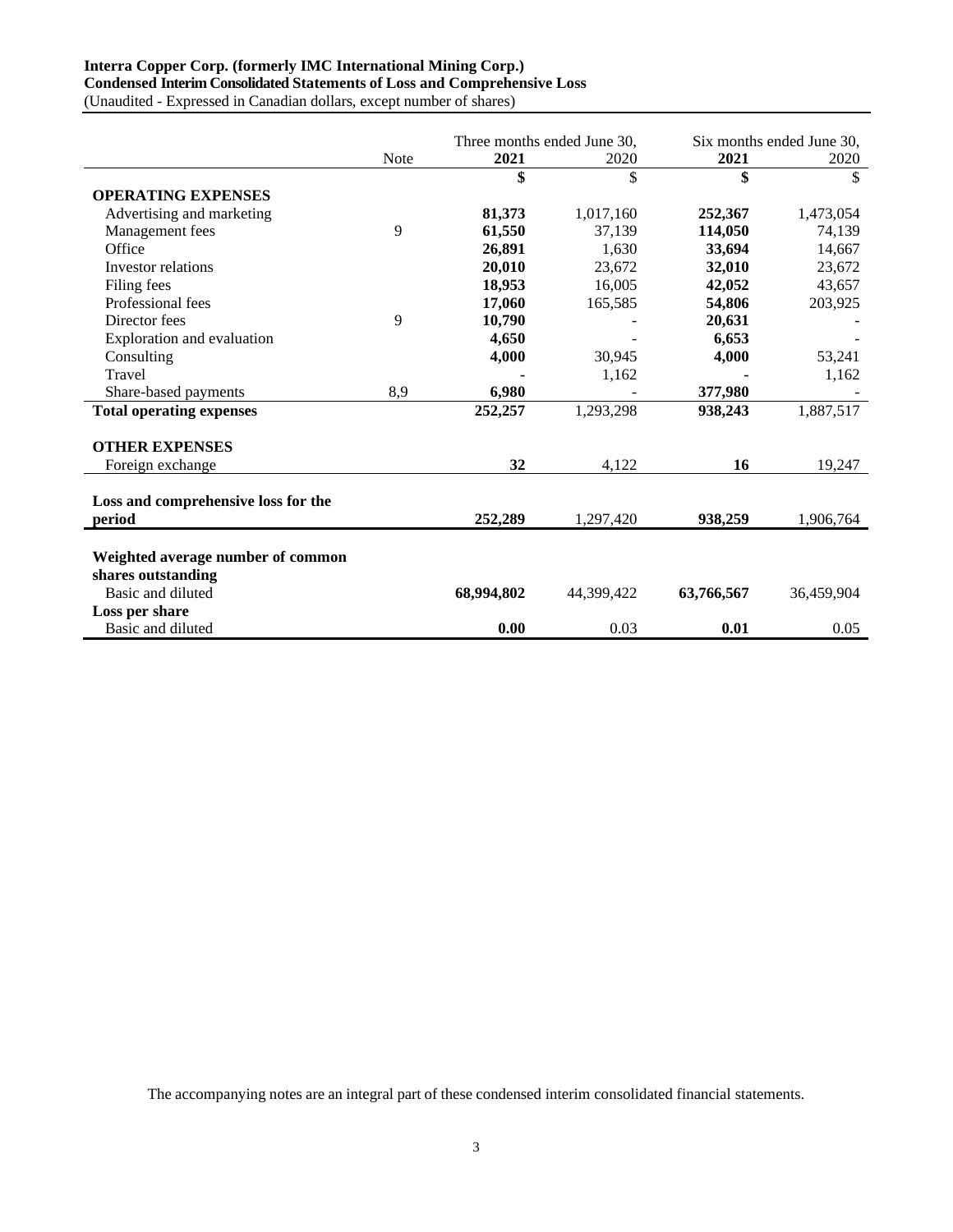## **Interra Copper Corp. (formerly IMC International Mining Corp.) Condensed Interim Consolidated Statements of Changes in Equity**

(Unaudited - Expressed in Canadian dollars, except number of shares)

|                                            | Share capital |            |           |             |                     |
|--------------------------------------------|---------------|------------|-----------|-------------|---------------------|
|                                            | Common        |            |           |             |                     |
|                                            | shares        | Amount     | Reserve   | Deficit     | <b>Total Equity</b> |
|                                            | #             | \$         | \$        | \$          | \$                  |
| <b>Balance at December 31, 2019</b>        | 27,205,392    | 1,016,820  | 290,250   | (654, 310)  | 652,760             |
| Warrants exercised                         | 8,756,922     | 501,308    |           |             | 501,308             |
| Options exercised                          | 900,000       | 144,000    |           |             | 144,000             |
| Flow through shares issued                 | 400,000       | 192,000    |           |             | 192,000             |
| Shares issued for private placement        | 6,430,324     | 2,286,220  |           |             | 2,286,220           |
| Shares issued for Thane                    | 5,463,158     | 2,076,000  |           |             | 2,076,000           |
| Share issuance cost                        |               | (141, 457) |           |             | (141, 457)          |
| Net loss for the period                    |               |            |           | (1,906,764) | (1,906,764)         |
| <b>Balance at June 30, 2020</b>            | 49,155,796    | 6,074,891  | 290,250   | (2,561,074) | 3,804,067           |
| Warrants exercised                         | 5,720,000     | 286,000    |           |             | 286,000             |
| Flow through shares issued                 | 3,333,334     | 1,068,000  |           |             | 1,068,000           |
| Shares issued for private placement        |               | 88,436     |           |             | 88,436              |
| Shares issued for Thane                    |               | 519,000    |           |             | 519,000             |
| Share issuance cost                        |               | (510, 583) | 206,778   |             | (303, 805)          |
| Share-based payments                       |               |            | 707,909   |             | 707,909             |
| Net loss for the period                    |               |            |           | (1,206,179) | (1,206,179)         |
| <b>Balance at December 31, 2020</b>        | 58,209,130    | 7,525,744  | 1,204,937 | (3,767,253) | 4,963,428           |
| Warrants exercised                         | 1,200,000     | 60,000     |           |             | 60,000              |
| Shares issued for private placement        | 6,178,033     | 614,769    | 311,936   |             | 926,705             |
| Flow through shares issued                 | 8,873,740     | 1,175,537  | 599,211   |             | 1,774,748           |
| Share issuance costs                       |               | (116, 451) | (59, 471) |             | (175, 922)          |
| Broker warrants issued                     |               |            | 66,454    |             | 66,454              |
| Share-based payments, net of cancellations |               |            | 377,980   |             | 377,980             |
| Net loss for the period                    |               |            |           | (938, 259)  | (938, 259)          |
| <b>Balance at June 30, 2021</b>            | 74,460,903    | 9,259,599  | 2,501,047 | (4,705,512) | 7,055,134           |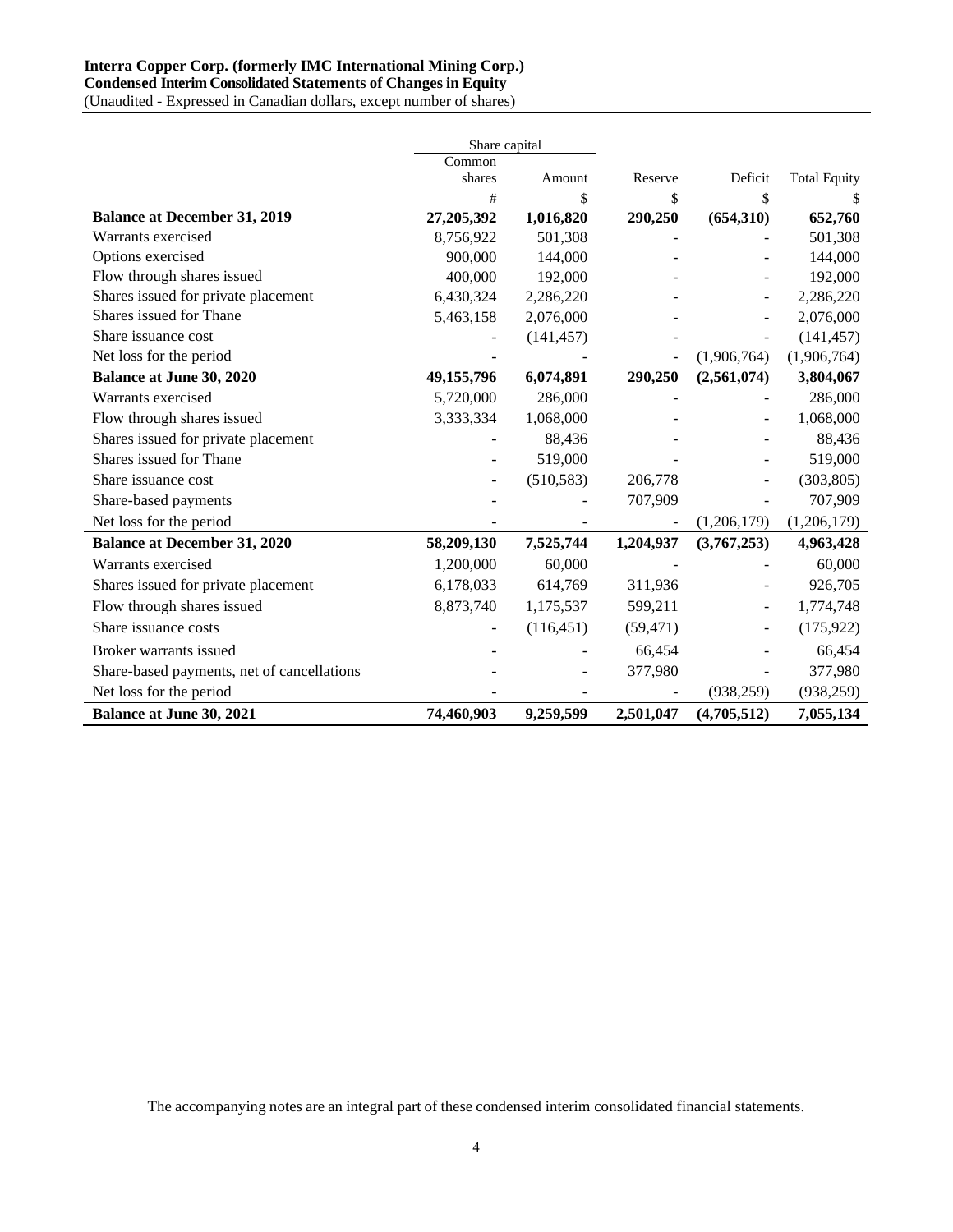## **Interra Copper Corp. (formerly IMC International Mining Corp.) Condensed Interim Consolidated Statements of Cash Flows**

(Unaudited - Expressed in Canadian dollars)

|                                                 |      | <b>Six months ended</b><br><b>June 30,</b> | Six months ended<br>June 30, |
|-------------------------------------------------|------|--------------------------------------------|------------------------------|
|                                                 | Note | 2021                                       | 2020                         |
| Cash flows (used in) provided by:               |      | \$                                         | \$                           |
| <b>OPERATING ACTIVITIES:</b>                    |      |                                            |                              |
| Loss for the period                             |      | (938, 259)                                 | (1,906,764)                  |
| Item not affecting cash                         |      |                                            |                              |
| Share-based payments                            | 8,9  | 377,980                                    |                              |
| Net changes in non-cash working capital items:  |      |                                            |                              |
| Accounts receivable                             |      | 43,670                                     | (47, 595)                    |
| Prepaid expenses                                |      | (43, 697)                                  | (256, 414)                   |
| GST/HST recoverable                             |      | (9,410)                                    |                              |
| Accounts payable and accrued liabilities        |      | (13, 914)                                  | 91,250                       |
| Net cash used in operating activities           |      | (583, 630)                                 | (2, 119, 523)                |
|                                                 |      |                                            |                              |
| <b>INVESTING ACTIVITIES</b>                     |      |                                            |                              |
| Deposit for exploration services                |      | (1,000,000)                                |                              |
| Investment in exploration and evaluation assets | 7    | (7,629)                                    | (2,132,429)                  |
| <b>Reclamation</b> bond                         |      | 10,000                                     | (10,000)                     |
| Net cash used in investing activities           |      | (997, 629)                                 | (2,142,429)                  |
| <b>FINANCING ACTIVITIES</b>                     |      |                                            |                              |
| Proceeds from private placements                | 8    | 2,701,453                                  | 5,058,070                    |
| Share issuance costs                            | 8    | (109, 468)                                 |                              |
| Proceeds from promissory note                   |      |                                            | 195,974                      |
| Proceeds from exercise of warrants              | 8    | 60,000                                     |                              |
| Net cash provided by financing activities       |      | 2,651,985                                  | 5,254,044                    |
|                                                 |      |                                            |                              |
| Change in cash                                  |      | 1,070,726                                  | 992,092                      |
| Cash, beginning of period                       |      | 907,658                                    | 1,769                        |
| Cash, end of the period                         |      | 1,978,384                                  | 993,861                      |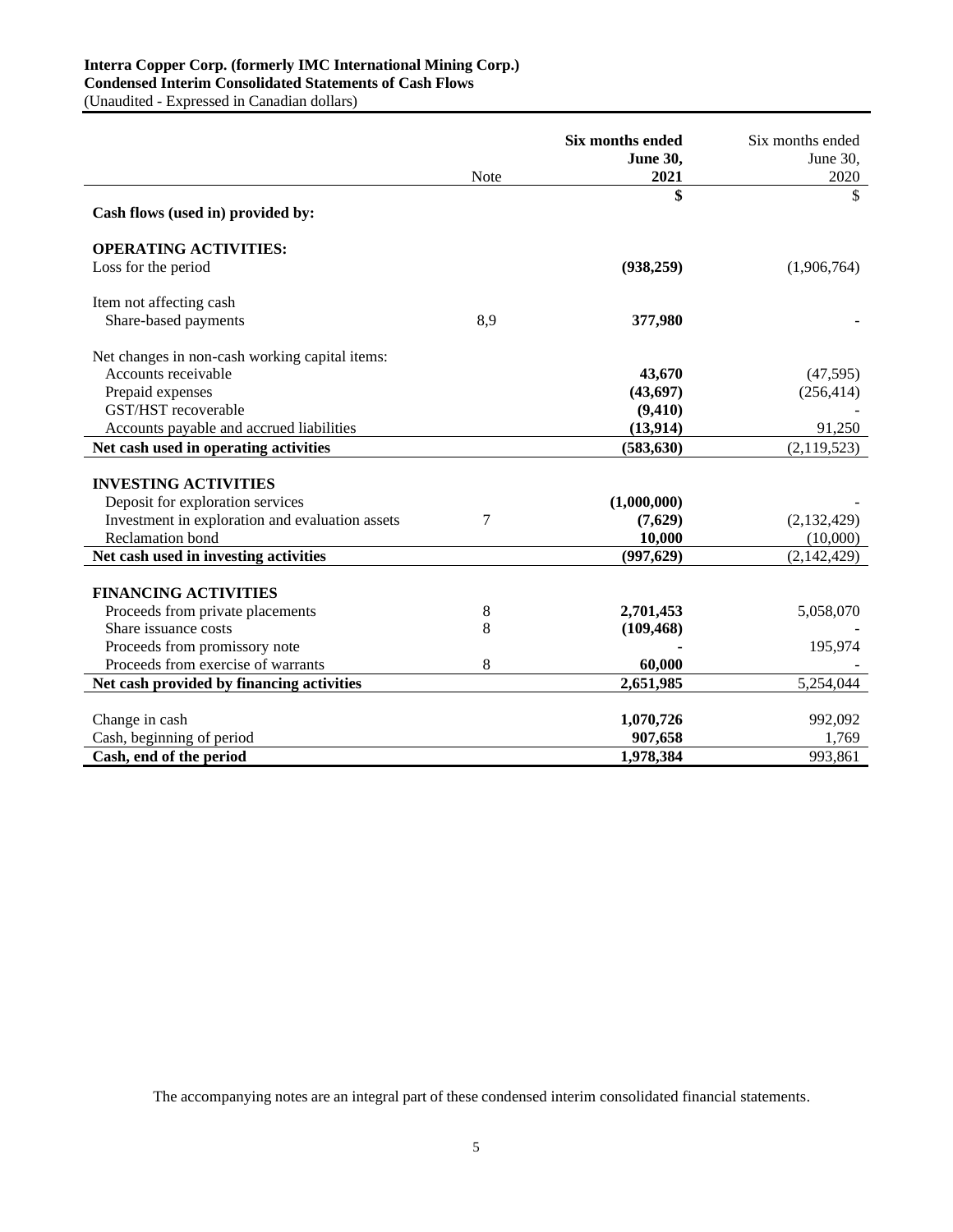## **1. NATURE OF OPERATIONS**

Interra Copper Corp. (formerly IMC International Mining Corp.) (the "Company" or "Interra") was incorporated under the laws of British Columbia on August 30, 2018, for the purposes of a plan of arrangement (the "Arrangement") with Chemesis International Inc. ("Chemesis").

On February 1, 2019, Chemesis transferred all of the issued and outstanding common shares of its wholly owned subsidiary, Canadian Mining of Arizona Inc. ("CMAI"), to Interra in exchange for 6,493,242 Interra common shares. Further, the Company granted 610,000 options at a weighted average exercise price of \$0.265 per option and 458,028 warrants at an exercise price of \$0.125.

After completion of the Arrangement, Interra owns 100% of CMAI along with the assets of the Bullard Pass Property. Interra intends to operate as a copper exploration and development company and will continue to advance its Bullard Pass Property and seek other mining assets.

On January 2, 2020, the Company split its shares on a 2:1 basis. All common shares, warrants and options in these condensed interim consolidated financial statements are stated post-split.

Interra's registered and records office is Suite 2200, 885 West Georgia Street, Vancouver, British Columbia, V6C 3E8. The Company is listed on the Canadian Securities Exchange ("CSE") and trades under the symbol "IMCX". On March 3, 2020, the common shares of the Company were also listed on the Frankfurt Stock Exchange under the symbol "3MX". On February 26, 2021, the common shares of the Company were quoted on the OTCQB Marketplace under the symbol "IMIMF" in the United States.

## **2. GOING CONCERN**

These unaudited condensed interim consolidated financial statements (the "interim financial statements") have been prepared on the assumption that the Company will continue as a going concern, meaning it will continue in operation for the foreseeable future and will be able to realize its assets and discharge its liabilities in the ordinary course of operations. Different bases of measurement may be appropriate if the Company is not expected to continue operations for the foreseeable future.

As at June 30, 2021, the Company had working capital of \$3,045,796 (December 31, 2021 - \$1,149,233) and accumulated deficit of \$4,705,512 (December 31, 2021 - \$3,767,253). During the six months ended June 30, 2021, the Company incurred a net loss of \$938,259 (June 30, 2020 - \$1,906,764) and expects to incur further losses in the development of its business. To date the Company has not earned any revenue and is considered to be in the exploration stage. The Company's operations are funded from equity financings which are dependent upon many external factors. Although management considers that the Company has adequate resources to maintain its core operations and planned exploration programs on its existing exploration and evaluation assets for the next twelve months, the Company recognizes it will be required to obtain additional financing beyond this period. While the Company has been successful in securing financings in the past there can be no assurance that it will be able to do so in the future.

There is material uncertainty about whether the Company will be able to obtain the required financing and complete or develop a business. This material uncertainty may cast significant doubt on the Company's ability to continue as a going concern. These interim financial statements do not give effect to adjustments that would be necessary to reported carrying values and classifications of assets and liabilities should the Company be unable to continue as a going concern.

In 2020, the global outbreak of coronavirus (COVID-19) resulted in changes in global supply and demand of certain mineral and energy products. These changes, including a potential economic downturn and any potential resulting direct and indirect negative impact to the Company cannot be determined, but they could have a potential material impact to the Company's project exploration activities, cash flows and liquidity. Various restrictions on gatherings, work, and access to remote communities near the Company's projects may also impact the Company's ability to perform exploration activities at the projects.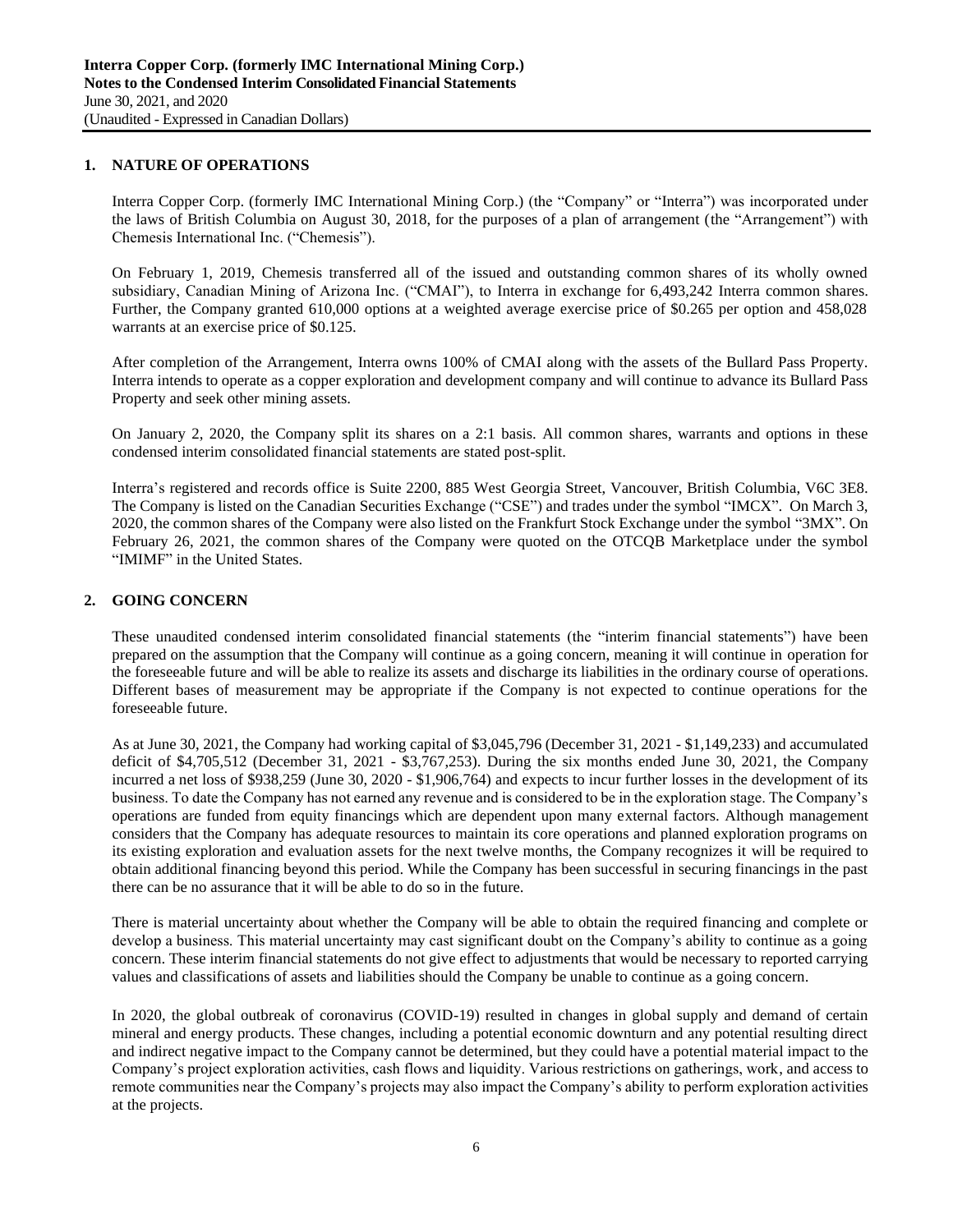## **3. BASIS OF PRESENTATION**

### **a) Statement of compliance**

These interim financial statements have been prepared in accordance with International Accounting Standard ("IAS") 34, "Interim Financial Reporting", and International Financial Reporting Standards ("IFRS"). These interim financial statements should be read in conjunction with the Company's consolidated financial statements as at and for the year ended December 31, 2020, as some disclosures from the annual consolidated financial statements have been condensed or omitted.

### **b) Basis of measurement**

These interim financial statements have been prepared on a historical cost basis except for those financial instruments which have been classified at fair value through profit or loss. In addition, except for cash flow information, these interim financial statements have been prepared using the accrual method of accounting. All dollar amounts presented are in Canadian dollars unless otherwise specified.

### **c) Basis of consolidation**

These interim financial statements include the accounts of the Company and its wholly-owned subsidiaries (collectively, the "Company"). Subsidiaries are all entities over which the Company is able, directly, or indirectly, to control financial and operating policies, which is the authority usually connected with holding majority rights. Subsidiaries are fully consolidated from the date on which control is acquired by the Company. Subsidiaries are de-consolidated from the date that control by the Company ceases. Intercompany balances and transactions are eliminated upon consolidation. These interim financial statements incorporate the accounts of the Company and the following subsidiaries:

|                                 | Country of    |         | <b>Functional</b> |
|---------------------------------|---------------|---------|-------------------|
|                                 | incorporation | Holding | currency          |
| Thane Minerals Inc.             | ∑anada        | 100%    | Canadian Dollar   |
| Canadian Mining of Arizona Inc. |               | 100%    | Canadian Dollar   |

### **d) Significant judgements, estimates & assumptions**

The preparation of the Company's interim financial statements in conformity with IFRS requires management to make judgments, estimates and assumptions that affect the reported amounts of assets and liabilities and disclosures of contingent assets and liabilities at the date of the interim financial statements and the reported amounts of revenues and expenses during the reporting period. Estimates and assumptions are continually evaluated and are based on management's experience and other factors, including expectations of future events that are believed to be reasonable under the circumstances. Actual results could differ from these estimates.

### Critical accounting judgments

The assumption that the Company will be able to continue as a going concern is subject to critical judgments by management with respect to assumptions surrounding the short and long-term operating budget, expected profitability, investing and financing activities and management's strategic planning. Should those judgments prove to be inaccurate, management's continued use of the going concern assumption could be inappropriate.

Information about critical judgments in applying accounting policies that have the most significant effect on the amounts recognized in the financial statements include, but are not limited to, the following: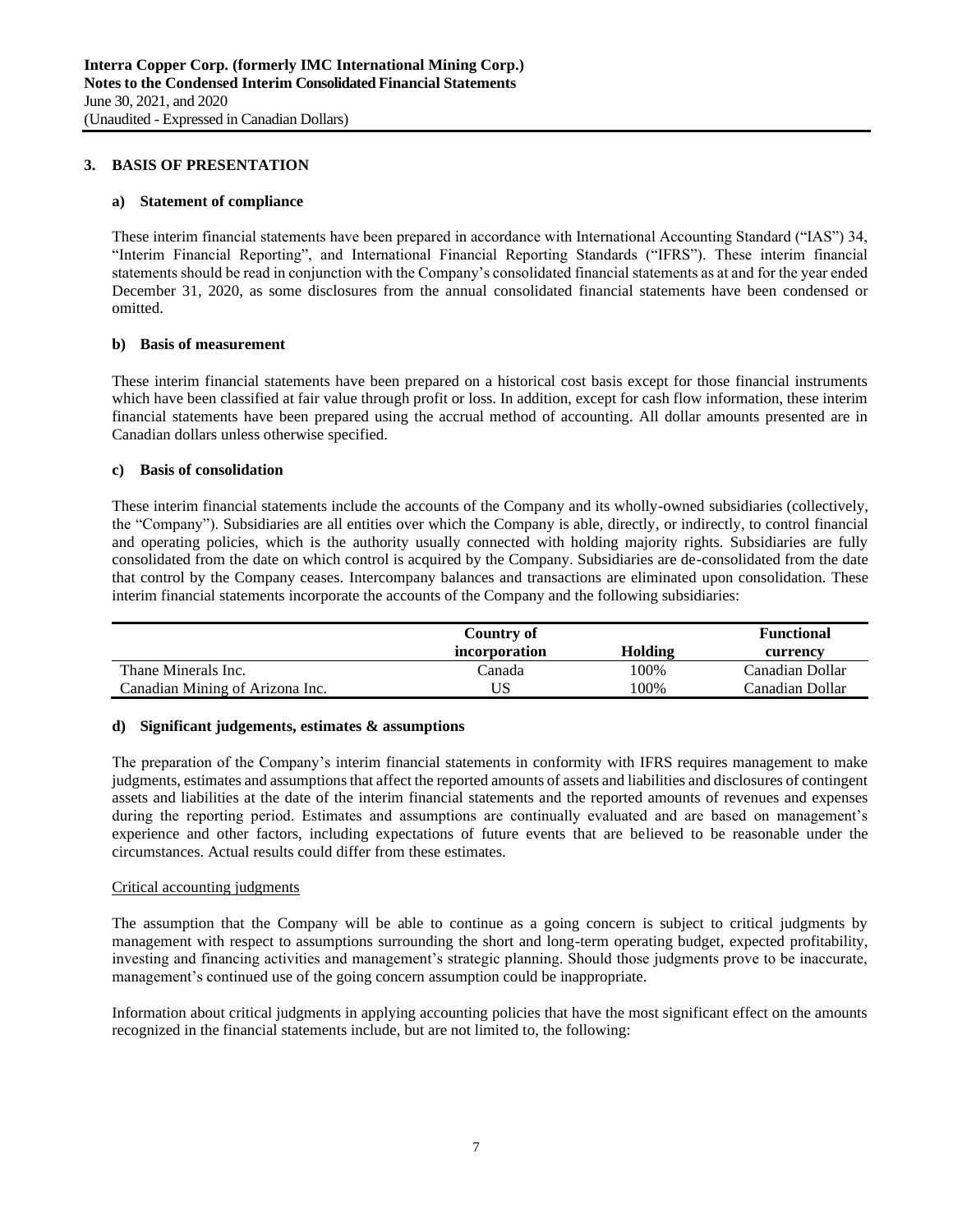## **3. BASIS OF PRESENTATION (CONTINUED)**

#### *Functional currency*

Determination of an entity's functional currency involves judgment taking into account the transactions, events, and conditions relevant to the entity. Determination of functional currency involves evaluating evidence about the primary economic environment in which the entity operations and is re-evaluated when facts and circumstances indicate that conditions have changed.

#### *Going concern*

The assessment of the Company's ongoing viability as an operating entity and determination of the related disclosures require significant judgment.

#### *Impairment of exploration and evaluation assets*

The Company is required to make significant judgments regarding the capitalization of the costs incurred in respect to its exploration and evaluation assets. The Company is also required to make significant judgments on the ongoing feasibility of mineral exploration, and whether there are indicators that the development of a specific area is unlikely, and exploration and evaluation assets should be impaired.

#### *Completeness of reclamation liabilities*

Management determines the future costs the Company will incur to complete the rehabilitation work that is required to comply with existing laws, regulations, and agreements in place at each exploration site. Actual costs incurred may differ from those amounts estimated. Future changes to environmental laws and regulations could increase the extent of rehabilitation work required by the Company. Management determined at the date of the Statement of Financial Position that no material rehabilitation provisions were required under IAS 37 *Provisions, Contingent Liabilities, and Contingent Assets*.

### Critical accounting estimates

Critical accounting estimates are estimates and assumptions made by management that may result in a material adjustment to the carrying amount of assets and liabilities within the next financial year and include, but are not limited to, the following:

## *Share-based payments*

The fair value of stock options issued are subject to the limitations of the Black-Scholes option pricing model that incorporates market data and involves uncertainty in estimates used by management in the assumptions. Because the Black-Scholes option pricing model requires the input of highly subjective assumptions, including the volatility of share prices, changes in subjective input assumptions can materially affect the fair value estimate.

#### *Income taxes*

The provision for income taxes and composition of income tax assets and liabilities require management's judgment. The application of income tax legislation also requires judgment in order to interpret legislation and apply those findings to the Company's transactions.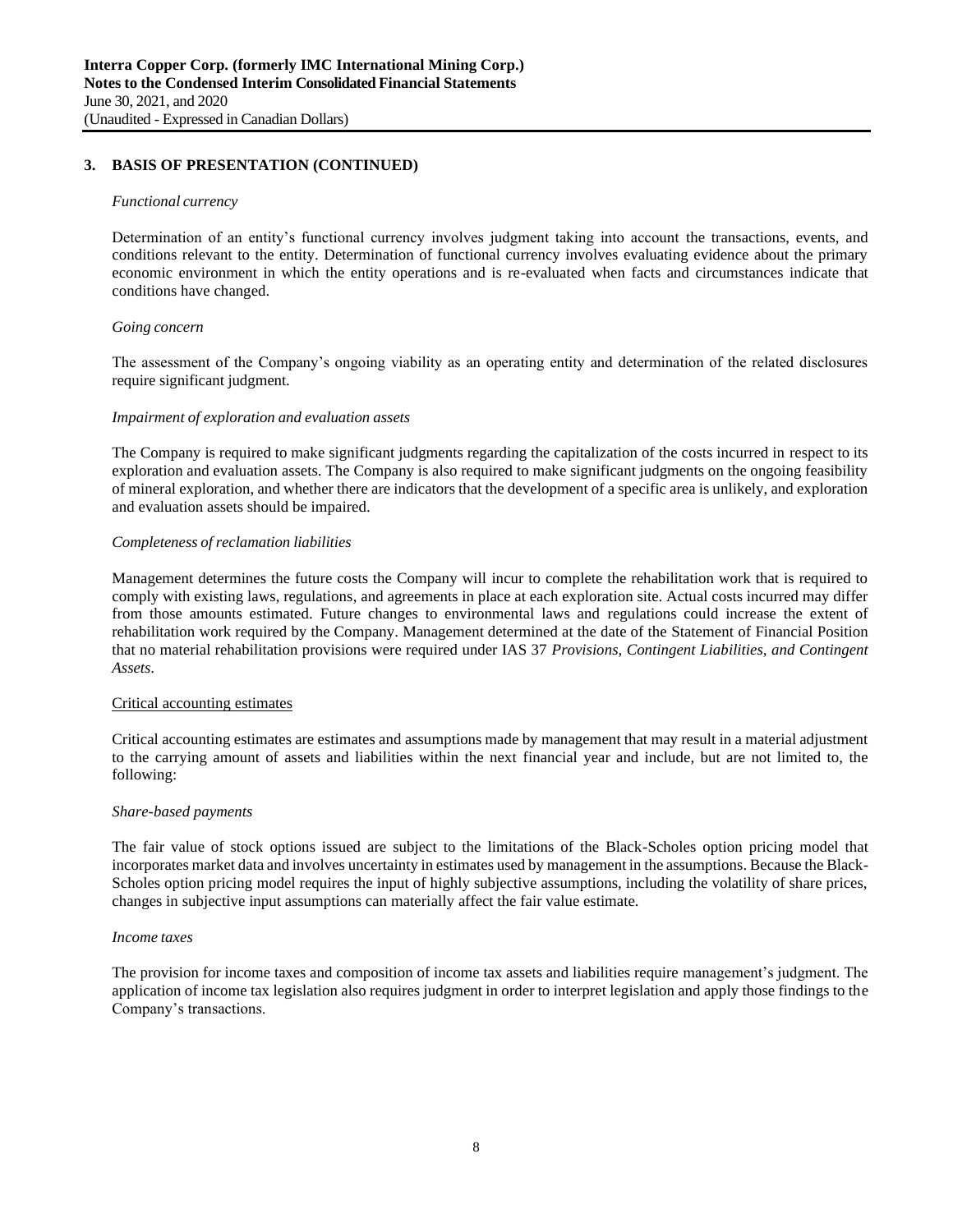## **4. SIGNIFICANT ACCOUNTING POLICIES**

With the exception for the recently adopted accounting policies below, these condensed interim consolidated financial statements have been prepared on the basis of accounting policies and methods of computation consistent with those applied in the Company's audited annual financial statement for the year ended December 31, 2020.

### **a) Exploration and evaluation assets**

### (i) Pre-license costs

Costs incurred before the Company has obtained the legal right to explore are expensed as incurred.

### (ii) Exploration and evaluation costs

Once the legal right to explore has been acquired, exploration and evaluation expenditures are capitalized as incurred, unless future economic benefit is not expected to be realized. The Company capitalizes, on a property by property basis, the costs of acquiring, maintaining its interest in, and exploring and evaluating mineral properties until such time as the lease expires, it is abandoned, sold, or considered impaired in value. Indirect administrative costs are expensed as incurred. Exploration and evaluation properties are not depreciated during the exploration and evaluation stage.

Recovery of capitalized costs is dependent on successful development of economic mining operations or the disposition of the related mineral property.

Although the Company has taken steps to verify title to mineral properties in which it has an interest, these procedures do not guarantee the Company's title. Such properties may be subject to prior agreements or transfers, non-compliance with regulatory requirements or title may be affected by undetected defects.

### **b) Decommissioning and restoration**

The Company is subject to various governmental laws and regulations relating to the protection of the environment. The environmental regulations are continually changing and are generally becoming more restrictive.

Decommissioning and restoration obligations encompass legal, statutory, contractual, or constructive obligations associated with the retirement of a long-lived tangible asset (for example, mine reclamation costs) that results from the acquisition, construction, development and/or normal operation of a long-lived asset. The retirement of a long-lived asset is reflected by another-than temporary removal from service, including sale of the asset, abandonment, or disposal in some other manner.

The fair value of a liability for decommissioning and restoration is recorded in the period in which the obligation first arises. The Company records the estimated present value of future cash flows associated with site closure and reclamation as a long-term liability and increases the carrying value of the related assets for that amount. Over time, the liability is increased to reflect an interest element in the estimated future cash flows (accretion expense) considered in the initial measurement of fair value. The capitalized cost is depreciated on either the unit-of-production basis or the straight-line basis, as appropriate.

The Company's estimates of its provision for decommissioning and restoration obligations could change as a result of changes in regulations, changes to the current market-based discount rate, the extent of environmental remediation required, and the means of reclamation or cost estimates. Changes in estimates are accounted for in the period in which these estimates are revised.

As at June 30, 2021, and December 31, 2020, the Company has determined that it does not have any decommissioning and restoration obligations related to current or former operations.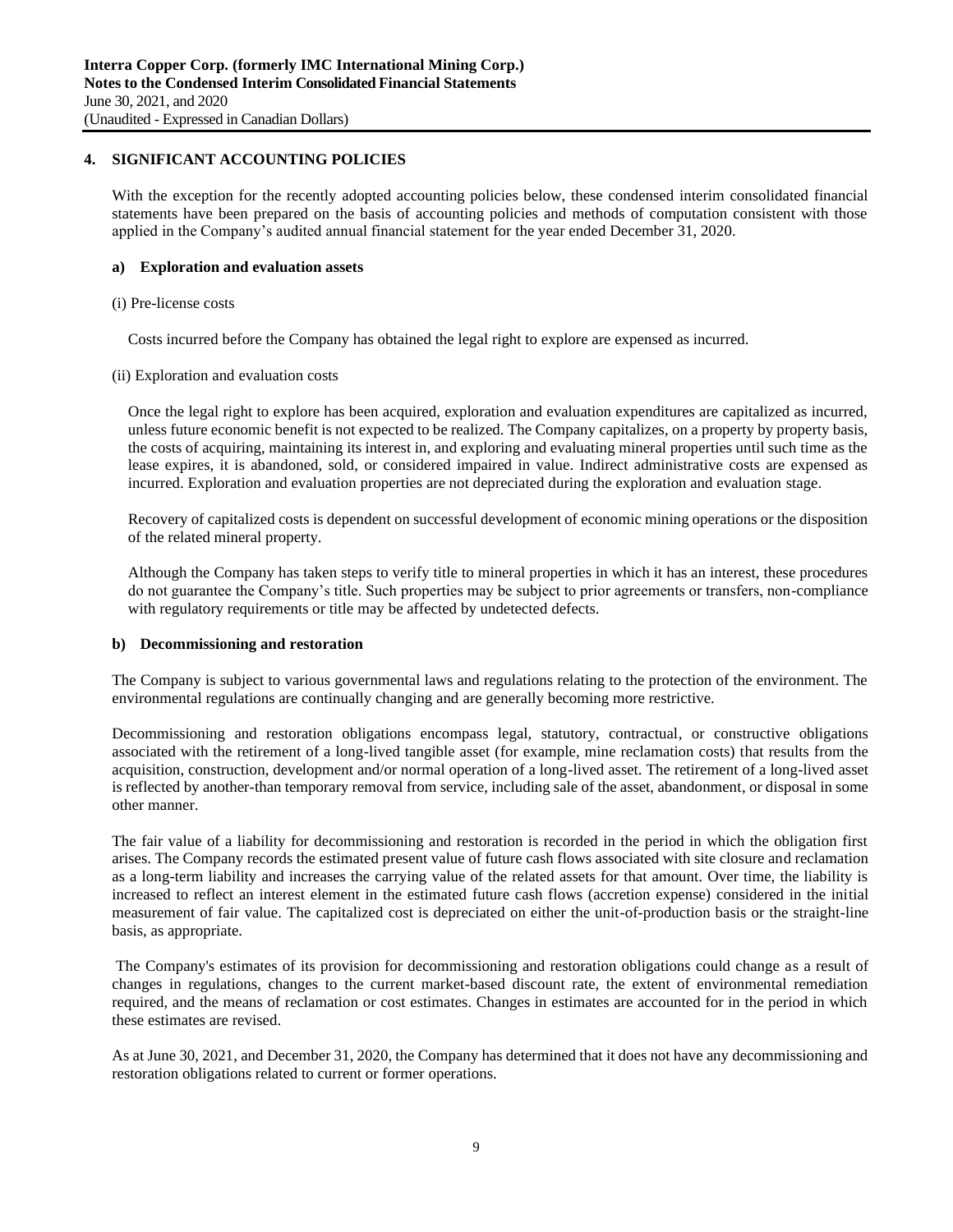## **4. SIGNIFICANT ACCOUNTING POLICIES (CONTINUED)**

#### **c) Impairment of exploration and evaluation assets**

Management reviews the carrying values of its exploration and evaluation assets on an annual basis, or when an impairment indicator exists, to determine whether an impairment should be recognized. In making its assessment, management considers, among other things, exploration results to date and future exploration plans for a particular property. In addition, acquisition costs related to relinquished property rights are written off in the period of relinquishment. Capitalized acquisition costs in respect of the Company's exploration and evaluation assets may not be recoverable and there is a risk that these costs may be written down in future periods. Impairment is charged through profit and loss.

The recoverability of amounts shown as exploration and evaluation assets is dependent upon the discovery of economically recoverable reserves, the Company's ability to obtain financing to develop the properties, and the ultimate realization of profits through future production or sale of the properties. Where an impairment loss subsequently reverses, the carrying amount of the asset (or cash generating unit) is increased to the revised estimate of its recoverable amount, but to an amount that does not exceed the carrying amount that would have been determined had no impairment loss been recognized for the asset (or cash-generating unit) in prior years. A reversal of an impairment loss is recognized immediately in profit or loss.

### **d) Upcoming standards**

There are no upcoming standards that will have a material impact on the Company's interim financial statements.

## **5. PREPAID EXPENSES AND DEPOSITS**

|                                                        | <b>June 30,</b> | December 31, |
|--------------------------------------------------------|-----------------|--------------|
|                                                        | 2021            | 2020         |
|                                                        |                 |              |
| Prepaid deposits for CME Consultants Inc. <sup>1</sup> | 945,602         |              |
| Prepaid advertising and marketing services             | 227,606         | 182,729      |
| Other deposits                                         | 4.000           |              |
|                                                        | 1,177,208       | 182.729      |

<sup>1</sup> During the six months ended June 30, 2021, the Company advanced \$1,000,000 in prepaid deposits to CME Consultants for its 2021 exploration program.

## **6. ACQUISITION OF THANE MINERALS INC.**

On March 31, 2020, the Company completed its acquisition of Thane Minerals Inc. ("Thane"), which holds a 100% interest in the Thane property (the "Thane Property"), located in north-central British Columbia.

As consideration for the acquisition of 100% of the issued and outstanding Thane common shares, Interra agreed to issue to the current shareholders of Thane (the "Vendors") an aggregate \$2,500,000 common shares in the capital of the Company at a fair market value of \$0.475 per common share, representing 5,263,158 shares. The purchased shares are escrowed and released over a 36-month period (the "Purchased Shares").

The Company also issued 200,000 common shares at a fair market value of \$0.475 to a finder as compensation in connection with the transaction.

In addition to the foregoing, if through additional exploration programs, a resource calculation of at least 800,000,000lbs of copper-equivalent is determined by a National Instrument 43-101 compliant resource estimate to be indicated within the Thane Property project area, then the Company will issue an additional aggregate of \$2,000,000 worth of common shares (or cash in lieu) to the Vendors.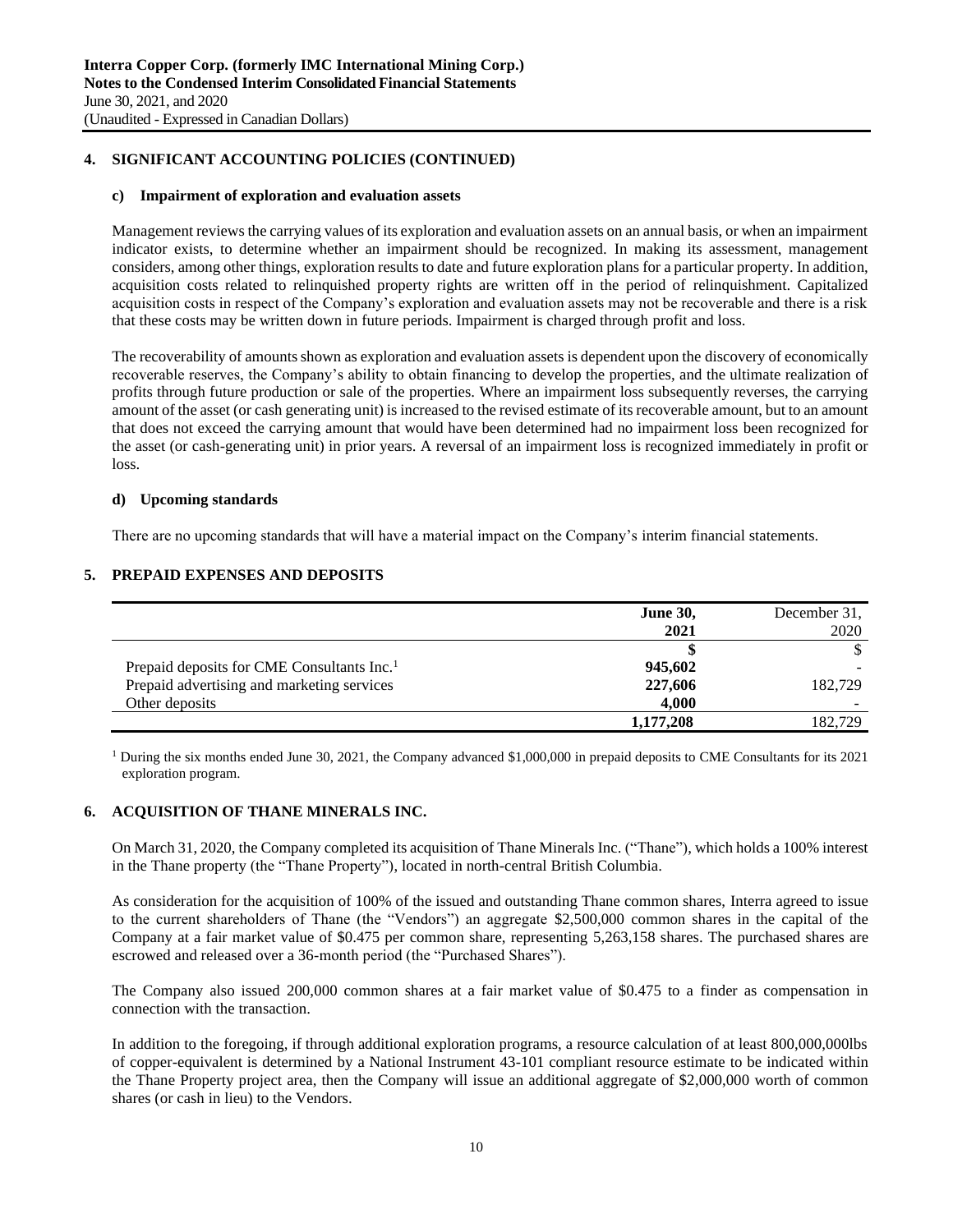## **6. ACQUISITION OF THANE MINERALS INC. (CONTINUED)**

This transaction was accounted for as an asset acquisition in line with IFRS 3. The value of the shares issued over the value of Thane's shares was attributed to exploration and evaluation assets.

|                                                              | \$        |
|--------------------------------------------------------------|-----------|
| Cost of acquisition                                          |           |
| 5,463,158 common shares at a fair value of \$0.475 per share | 2,595,000 |
| Share issuance costs                                         | 93,865    |
| Total cost of acquisition                                    | 2,688,865 |
|                                                              |           |
| Fair value of net assets acquired                            |           |
| Cash                                                         | 589       |
| Receivables                                                  | 7,198     |
| Reclamation bond                                             | 10,000    |
| Exploration and evaluation assets                            | 2,674,728 |
| Total assets                                                 | 2,692,515 |
|                                                              |           |
| <b>Current liabilities</b>                                   | (3,650)   |
| Net assets acquired                                          | 2,688,865 |

On February 8, 2021, the Company entered into a non-binding letter of intent to acquire an unproven mineral interest from two directors. The Company anticipates the purchase price will be \$50,000 and a 1% net smelter return royalty. The proposed acquisition is subject to negotiation of a definitive agreement and satisfaction or waiver of other conditions. As at June 30, 2021, the non-binding letter of intent is still open, and has not yet been ratified into a definitive agreement.

On May 25, 2021, the Company engaged CME Consultants Inc. to manage and supervise the 2021 exploration program for the Thane Property. The projected costs of \$2,400,000, agreed to 2021 budget.

## **7. EXPLORATION AND EVALUATION ASSETS**

|                            | As at June 30, 2021 |                      | As December 31, 2020 |               |
|----------------------------|---------------------|----------------------|----------------------|---------------|
|                            | <b>Bullard Pass</b> | <b>Thane Project</b> | <b>Bullard Pass</b>  | Thane Project |
|                            |                     |                      |                      |               |
| Acquisition cost           | 74.435              | 2,674,728            | 74,435               | 2,674,728     |
| Deferred exploration costs | 243.161             | 1.017.014            | 243.161              | 811,871       |
| Total                      | 317.596             | 3,691,742            | 317.596              | 3,486,599     |

### a) Bullard Pass Project

The Company has 171 mineral claims in the vicinity of the Harcuvar and Harquahala Mountains, Yavapai County, Arizona, United States. On February 1, 2019, the Company completed the spin out transaction to acquire the mineral property claims described above.

b) Thane Project

The Thane Property (see Note 6) comprises 50,904 acres of contiguous claims located in the Quesnel Terrane of northcentral British Columbia. The northern part of the Quesnel Terrane extends from south of the Mt. Milligan Mine northward to the Kemess Mine, with the Thane Property located midway between these two copper-gold porphyry deposits. This property includes several highly prospective mineralized areas identified to date, including the "Cathedral Area" on which the Company's exploration is currently focused.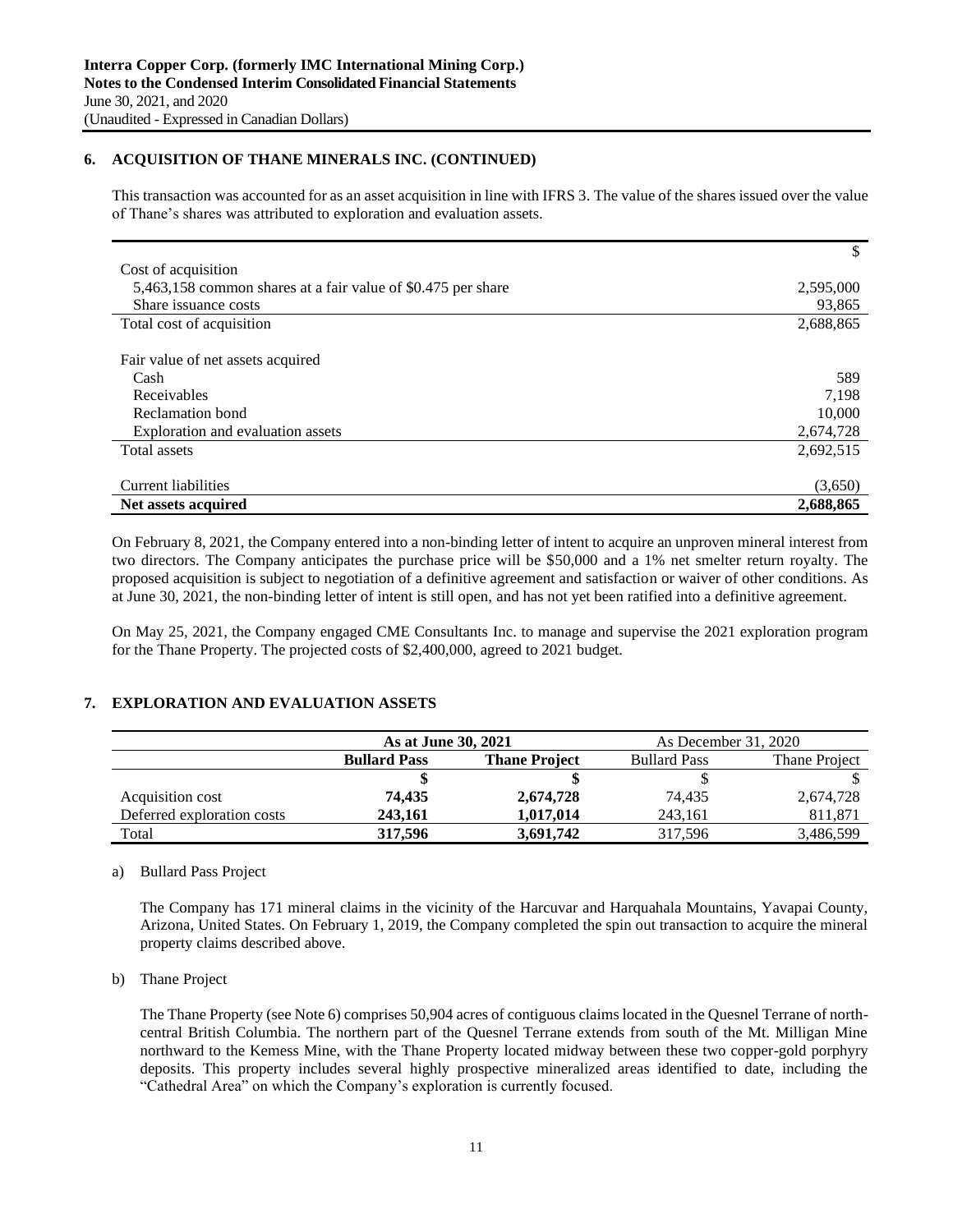## **7. EXPLORATION AND EVALUATION ASSETS (CONTINUED)**

|                                     | <b>Bullard Pass</b> | <b>Thane Project</b> | <b>Total</b> |
|-------------------------------------|---------------------|----------------------|--------------|
|                                     |                     | J                    | \$.          |
| <b>Balance at December 31, 2019</b> | 266,165             |                      | 266,165      |
| <b>Exploration costs</b>            |                     |                      |              |
| Prospecting                         | 13.923              | 811,871              | 825,794      |
| Acquisition costs                   |                     |                      |              |
| Claim registration                  | 37.508              |                      | 37,508       |
| <b>Acquisition of Thane</b>         |                     | 2,674,728            | 2,674,728    |
| <b>Balance at December 31, 2020</b> | 317,596             | 3,486,599            | 3,804,195    |
|                                     |                     |                      |              |
| <b>Exploration</b> costs            |                     |                      |              |
| Camp and site preparation costs     |                     | 205,143              | 205,143      |
| <b>Balance at June 30, 2021</b>     | 317,596             | 3,691,742            | 4,009,338    |

## **8. EQUITY**

### **a) Authorized share capital**

The authorized share capital of the Company consists of unlimited common shares with no par value.

#### **b) Shares issued**

During the six months ended June 30, 2021, the Company had the following share transactions:

- i) On April 16, 2021, the Company closed the first tranche of a non-brokered private placement financing comprising 6,486,870 flow-through units ("FT Units") at a price of \$0.20 per FT Unit for gross proceeds of \$1,297,374, and 835,000 standard equity units ("Units") at a price of \$0.15 per Unit for gross proceeds of \$125,250.
- ii) On May 18, 2021, the Company closed the second tranche of the non-brokered private placement financing comprising 2,386,870 FT Units at a price of \$0.20 per FT Unit for gross proceeds of \$477,374, and 5,176,366 Units at a price of \$0.15 per Unit for gross proceeds of \$776,455.
- iii) On May 28, 2021, the Company closed the third and final tranche of the non-brokered private placement financing comprising 166,667 Units at \$0.15 per Unit for gross proceeds of \$25,000.

A total of \$1,175,537 of the gross proceeds from the FT Units was allocated on a proportionate basis to share capital and \$599,211 was allocated to warrant reserve. A total of \$614,769 of the gross proceeds from the Units was allocated on a proportionate basis to share capital and \$311,936 was allocated to warrant reserve. Net proceeds from the issuance of the Units will be used for working capital purposes. The gross proceeds raised from the issuance of the FT Units will be used by the Company to fund expenditures at the Thane Project that qualify as "Canadian Exploration Expenses" ("CEE") and "flow-through mining expenditures", as those terms are defined in the Income Tax Act (Canada).

Pursuant to the FT Unit and Unit financings, the Company incurred \$175,922 of share issuance costs including \$66,454 fair value for 554,778 broker warrants exercisable at \$0.20 with a two year term (see Warrants below), of which \$116,451 of the fair value was allocated on a proportionate basis to share capital and \$59,471 was allocated to warrant reserve.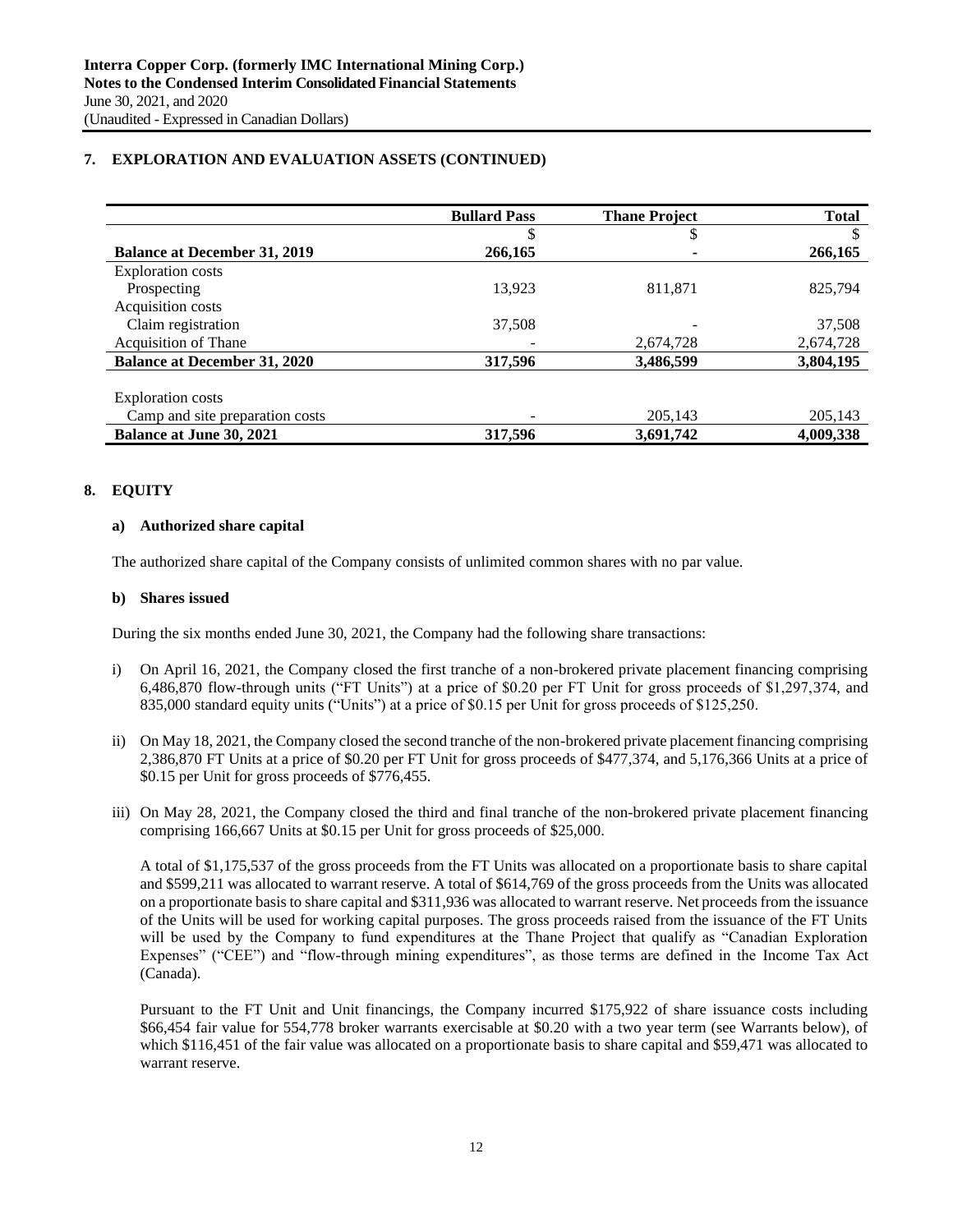Each FT Unit consists of one common share in the capital of the Company that qualifies as a 'flow-through share' for the purposes of the Income Tax Act (Canada) and one non-flow-through common share purchase warrant exercisable at \$0.30 for 24 months from the date of issuance into a common share in the capital of the Company. Each Unit consists of one common share and one warrant exercisable at \$0.30 for 24 months from the date of issuance into a common share.

iii) During the six months ended June 30, 2021, the Company issued 1,200,000 common shares on the exercise of 1,200,000 warrants for gross proceeds of \$60,000.

During the year ended December 31, 2020, the Company had the following share transactions:

- i) On February 24, 2020, the Company issued 3,110,000 units at a price of \$0.25 per unit for total proceeds of \$777,500. Each unit consists of one common share and one common share purchase warrant entitling the holder to acquire one additional common share of the Company at a price of \$0.40 for a period of two years. In addition, 87,000 finder's warrants were issued at the same terms, cash finders' fees of \$21,750 were paid.
- ii) On April 16, 2020, the Company entered into a 24 month draw down equity financing facility (the 'Investment Agreement") of up to \$8,000,000 with Alumina Partners (Ontario) Ltd. ('Alumina"), an affiliate of Alumina Partners LLC, a New York based private equity firm, for the purpose of continuing its growth strategy through exploration and acquisition. The Investment Agreement details the purchase of up to \$8,000,000 of the Company's units, each unit consisting of one common share and one common share purchase warrant, at discounts ranging between 15% to 25% of the market price of the common shares. The financing is at the mutual consent of the Company and Alumina, throughout the 24-month term of the Investment Agreement. The exercise price of the purchase warrants will be at a 50% premium over the market price of the common shares with a 60 month term from the date of closing. There are no upfront fees or interest associated with the use of the use of the draw down facility. There has been no draw down to date.
- iii) On May 14, 2020, the Company closed a brokered private placement financing (the "Offering") consisting of units and flow-through shares as led by Gravitas Securities Inc. for total gross proceeds of \$1,768,720. The private placements consists of:
	- a. 3,143,166 units of the Company at a price of \$0.48 per unit for gross proceeds of \$1,508,720; and
	- b. 400,000 common shares issued on a flow-through basis at a price of \$0.65 per flow-through share for gross proceeds of \$260,000 (the "Flow-Through Offering").
	- c. 177,158 shares were issued as compensation.

Each unit consists of one common share in the capital of the Company and one common share purchase warrant. Each warrant entitles the holder to purchase one additional common share of the Company at an exercise price of \$0.60 for a period of two years from the date of issuance. The warrants and the broker warrants are subject to accelerated expiry if the volume weighted average closing price of the common shares on the CSE is equal to or greater than \$0.88 for a period of ten consecutive trading days, in which case the Company will have the option, but not the obligation, to accelerate the expiry to 20 days from the date.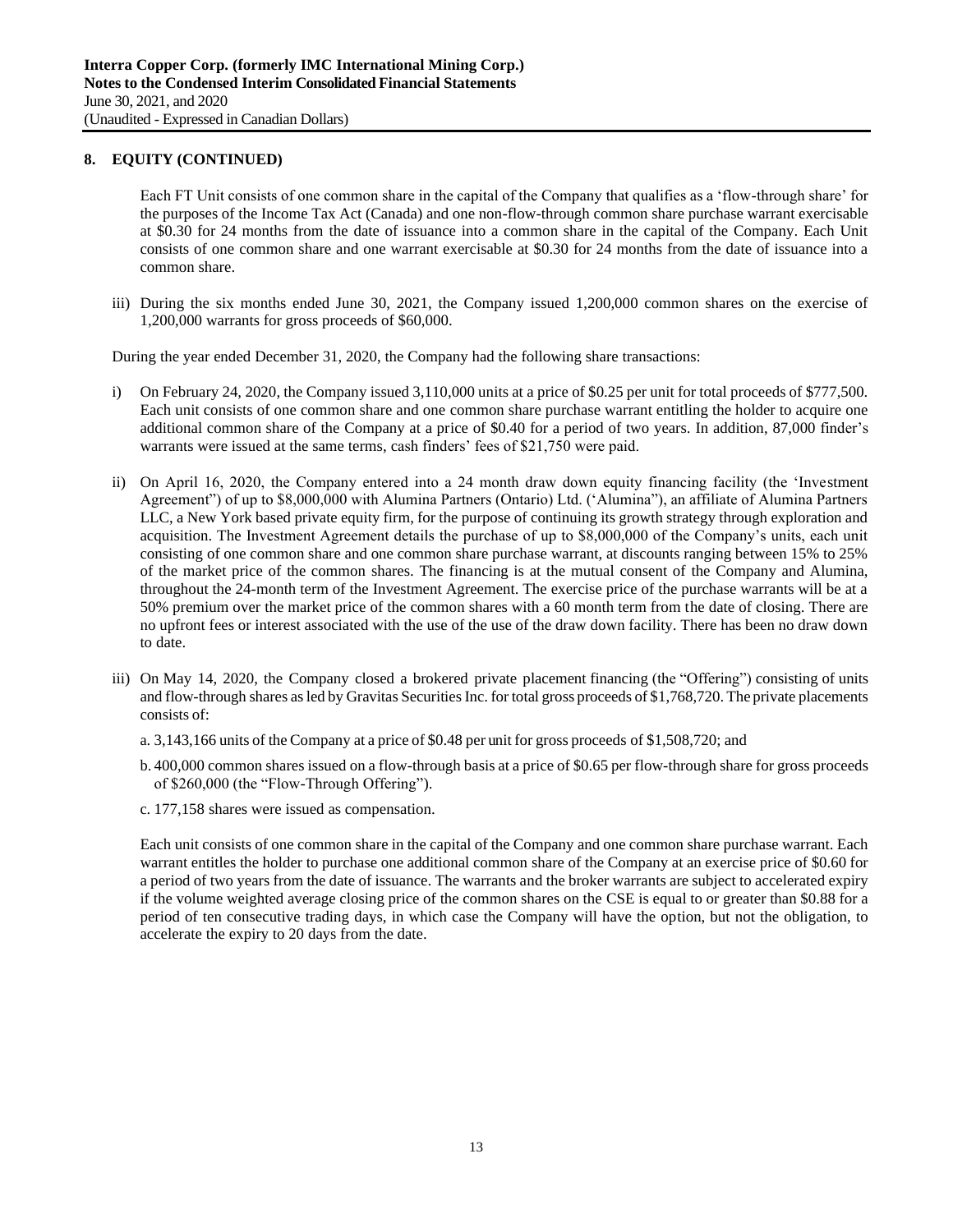In connection with the Offering, the Company paid the agent a cash fee of \$141,498. Additionally, the Company issued 251,453 broker unit warrants to the agents. Each broker unit warrant entitles the holder to acquire one unit at any time for a period of two years from the date of issuance at an exercise price of \$0.48 per broker unit warrant. Each broker unit consists of one common share and one share purchase warrant exercisable into an additional common share at an exercise price of \$0.60 per share for a period of two years.

The Company also issued 32,000 broker flow-through warrants to the agents. Each broker flow- through warrant entitles the holder to acquire one common share of the Company at any time for a period of two years from the date of issuance at an exercise price of \$0.70 per common share. The Company also paid the agents a corporate finance fee paid by the issuance of 20,000 common shares and 157,158 broker warrants at an exercise price of \$0.60 per common share for a period of two years.

iv) On July 17, 2020, the Company announced it had completed its non-brokered flow-through private placement offering previously announced on June 26, 2020, issuing an aggregate of 3,333,334 flow-through units of the Company at a price of \$0.30 per flow-through unit for gross proceeds of \$1,000,000. Each flow-through unit will be comprised of one common share of the Company that qualifies as a "flow-through share" for the purposes of the Income Tax Act (Canada) and one-half of one common share purchase warrant (each whole common share purchase warrant, a "Warrant"). Each Warrant will entitle the holder to purchase one additional common share of the Company at a price of \$0.40 at any time prior to the date that is twenty-four (24) months following the closing date of the offering.

### **c) Warrants**

On April 18, 2021, the remainder of the \$0.05 warrants, being 1,500,000 expired without exercise. As of June 30, 2021, the following warrants were outstanding:

|                          |                 | Weighted average exercise |
|--------------------------|-----------------|---------------------------|
|                          | <b>Warrants</b> | price                     |
|                          | #               | \$                        |
| <b>December 31, 2019</b> | 20,646,150      | 0.05                      |
| Exercised                | (14, 476, 922)  | 0.06                      |
| <b>Issued</b>            | 8,296,152       | 0.30                      |
| <b>December 31, 2020</b> | 14,465,380      | 0.33                      |
| Exercised                | (1,200,000)     | 0.05                      |
| <b>Issued</b>            | 15,606,551      | 0.30                      |
| Expired                  | (1,500,000)     | 0.05                      |
| June 30, 2021            | 27,371,931      | 0.34                      |

| <b>Expiry Date</b> | Warrants   | <b>Exercise Price</b> | Remaining Life |
|--------------------|------------|-----------------------|----------------|
|                    | #          | \$                    |                |
| October 15, 2021   | 3,469,228  | 0.16                  | 0.29           |
| February 21, 2022  | 3,197,000  | 0.40                  | 0.65           |
| May 13, 2022       | 3,300,324  | 0.60                  | 0.87           |
| May 13, 2022       | 32,000     | 0.70                  | 0.87           |
| July 22, 2022      | 1,766,828  | 0.40                  | 1.06           |
| April 16, 2023     | 7,321,870  | 0.30                  | 1.79           |
| April 16, 2023     | 398,781    | 0.20                  | 1.79           |
| May 19, 2023       | 144.331    | 0.20                  | 1.88           |
| May 19, 2023       | 7,563,236  | 0.30                  | 1.88           |
| May 28, 2023       | 11,666     | 0.20                  | 1.91           |
| May 28, 2023       | 166,667    | 0.30                  | 1.91           |
| June 30, 2021      | 27,371,931 | 0.34                  | 1.34           |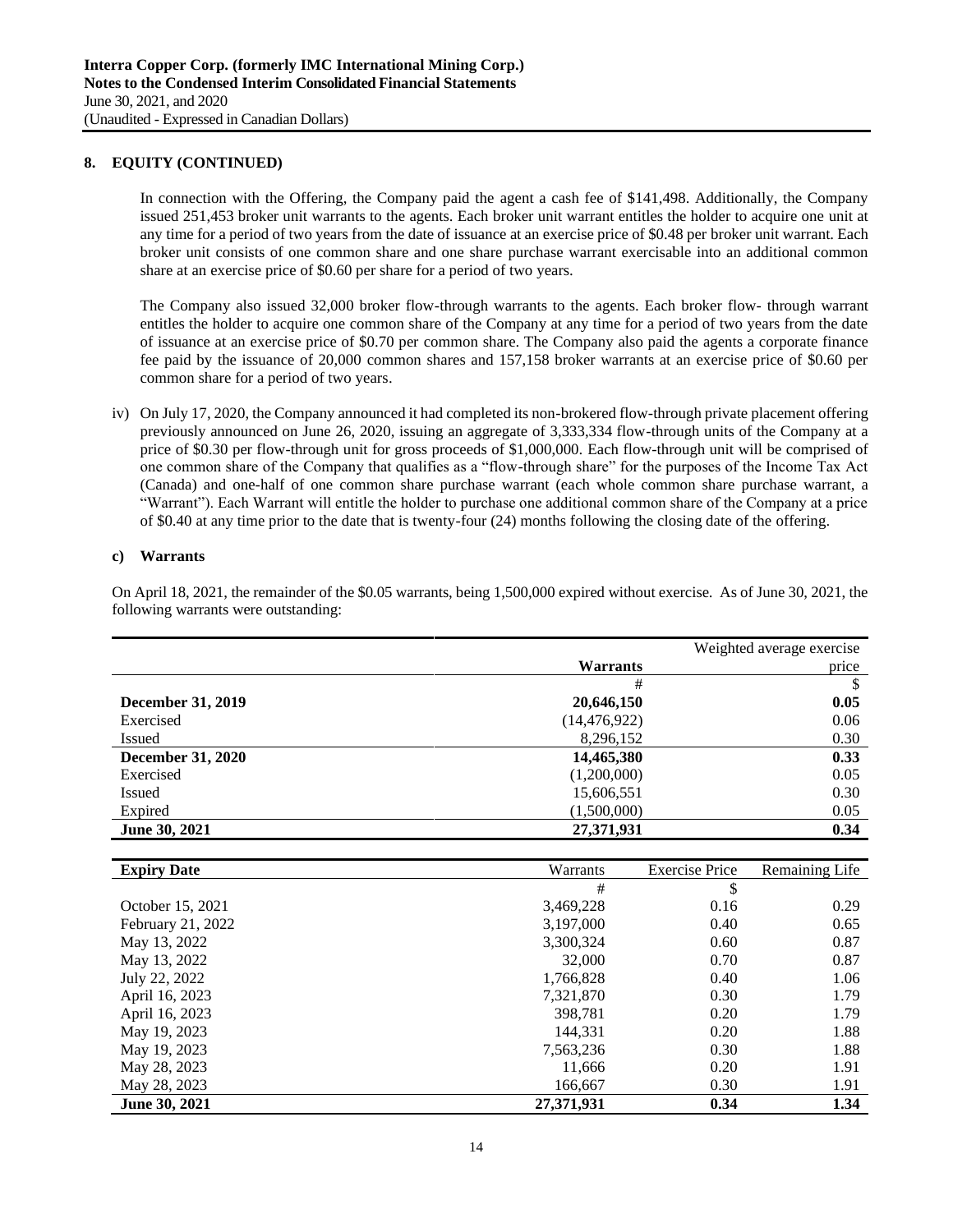## **d) Unit Warrants**

On May 13, 2020 the Company issued 251,453 broker unit warrants (the "Unit Warrants") Each Unit Warrant is exercisable at \$0.48 for a period of two years, and when exercised converts into one common share and one common share purchase warrant exercisable at \$0.60 for a period of two years from the date of issuance.

## **e) Options**

The Company has adopted an equity incentive plan (the "Plan") whereby up to 20% of the outstanding shares of the Company as of the date of grant have been reserved for the grant and issuance to its employees, officers, directors, and consultants. Awards that may be granted under the Plan to eligible persons include stock options, restricted share rights and deferred share units. With respect to stock options, the exercise price of any stock option may not be set at less than the minimum price permitted by the CSE. The aggregate number of options granted to any one individual during any 12-month period may not exceed 5% of the issued shares of the Company, or 2% in the case of consultants and investor relations representatives.

Stock options are exercisable for a period of five years from the date of granting or such greater (maximum 10 years) or lesser period as determined by the board of directors of the Company (the "Board"). The Board also determines vesting of stock options; however, stock options granted to any person engaged in investor relations activities will vest over a period of not less than 12 months with no more than 25% of the stock options vesting in any three-month period.

On July 3, 2020, the Company granted 4,150,000 stock options with an exercise price of \$0.30 and expiration date of July 3, 2025, to consultants. A total of 1,037,500 of these stock options vested immediately and the remainder vest over 24 months.

On November 9, 2020, the Company granted 1,000,000 fully-vested stock options with an exercise price of \$0.19 and expiration date of November 9, 2025 to officers and/or directors of the Company.

On January 5, 2021, the Company granted 2,100,000 stock options with an exercise price of \$0.25 and expiration date of January 5, 2026, to consultants and a director of the Company. These stock options vest over a period of 18 months.

On January 14, 2021, the Company announced it has appointed Freeform Communications Inc. ("Freeform") to provide investor relations and on-line marketing services. Under the terms of the agreement, Freeform has been engaged for a 6 month term at \$4,000 per month. The Company also granted to Freeform 250,000 stock options that vest over a period of 18 months with an exercise price of \$0.25 and an expiration date of January 12, 2023.

On March 1, 2021, the Company granted 400,000 stock options that vest over a period of 18 months with an exercise price of \$0.25 and an expiration date of March 1, 2024, to a consultant.

During the three and six months ended June 30, 2021, the Company recorded \$377,980 and \$6,980, respectively of sharebased payment expense related to stock options granted by the Company (three and six months ended June 30, 2020 – \$nil and \$nil, respectively).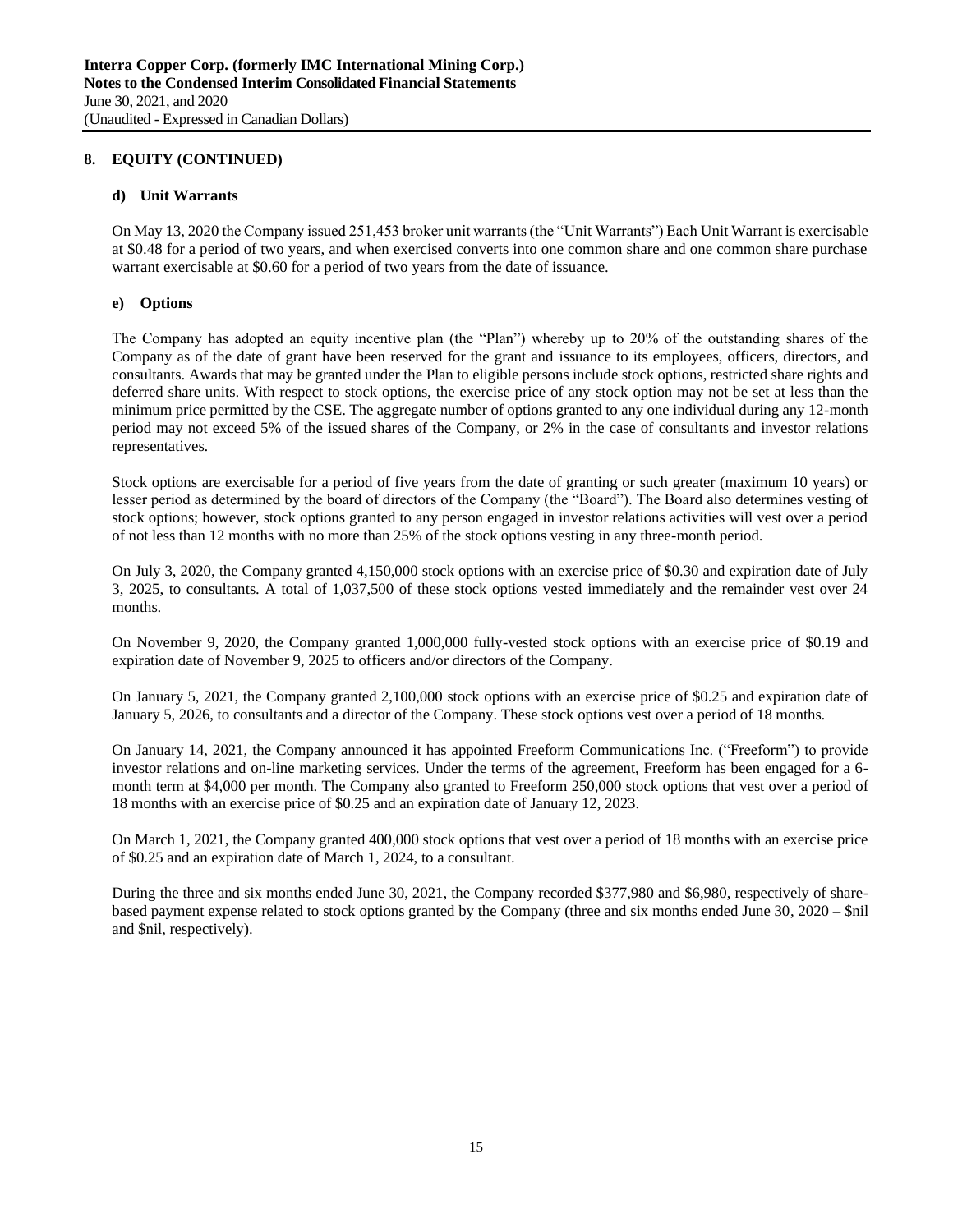The fair value of stock options granted has been estimated using the Black-Scholes pricing model with the following weighted average assumptions:

|                                         | Mar 1, 2021 | Jan 14, 2021 | Jan 5, 2021 |
|-----------------------------------------|-------------|--------------|-------------|
| Strike price                            | \$0.25      | \$0.25       | \$0.25      |
| Risk free interest rate                 | 0.2%        | 0.19%        | 0.18%       |
| Expected option life (years)            | 3 years     | 2 years      | 5 years     |
| Annualized volatility                   | 110%        | 110%         | 110%        |
| Dividend payments during life of option | Nil         | Nil          | Nil         |
| Expected forfeiture rate                | Nil         | Nil          | Nil         |

|                                         | Nov 9, 2020 | July 3, 2020 | 2019    |
|-----------------------------------------|-------------|--------------|---------|
| Strike price                            | \$0.19      | \$0.30       | \$0.32  |
| Risk free interest rate                 | $0.27\%$    | 0.5%         | 1.34%   |
| Expected option life (years)            | 5 years     | 5 years      | 5 years |
| Annualized volatility                   | 110%        | 110%         | 110%    |
| Dividend payments during life of option | Nil         | Nil          | Nil     |
| Expected forfeiture rate                | Nil         | Nil          | Nil     |

As at June 30, 2021, 7,785,000 options were outstanding (December 31, 2020 – 6,235,000) and had a weighted average remaining life of 3.92 (December 31, 2020 – 4.32 years). The following stock options are issued under the stock option plan:

|                                   | Options     | Weighted average exercise price |  |
|-----------------------------------|-------------|---------------------------------|--|
|                                   | #           |                                 |  |
| <b>Balance, December 31, 2019</b> | 2,895,000   | 0.26                            |  |
| Options granted                   | 5,150,000   | 0.25                            |  |
| Options expired/cancelled         | (1,810,000) | 0.24                            |  |
| <b>Balance, December 31, 2020</b> | 6,235,000   | 0.26                            |  |
| Options granted                   | 2,750,000   | 0.25                            |  |
| Options expired/cancelled         | (1,450,000) | 0.24                            |  |
| <b>Balance, June 30, 2021</b>     | 7,535,000   | 0.26                            |  |

|                                    |             |             |                | Remaining        |
|------------------------------------|-------------|-------------|----------------|------------------|
|                                    | Options     | Options     |                | contractual life |
| Expiry date                        | outstanding | exercisable | Exercise price | (years)          |
|                                    | #           | #           | S              |                  |
| June 9, 2022                       | 15,000      | 15,000      | 0.25           | 0.94             |
| January 12, 2023                   | 250,000     | 62,500      | 0.25           | 1.54             |
| July 22, 2023                      | 170,000     | 170,000     | 0.50           | 2.06             |
| March 1, 2024                      | 400,000     | 100,000     | 0.25           | 2.67             |
| September 24, 2024                 | 650,000     | 650,000     | 0.16           | 3.24             |
| July 3, 2025                       | 3,300,000   | 2,225,000   | 0.30           | 4.01             |
| November 9, 2025                   | 950,000     | 500,000     | 0.19           | 4.36             |
| January 5, 2026                    | 1,800,000   | 525,000     | 0.25           | 4.52             |
| <b>Outstanding and exercisable</b> | 7,535,000   | 4,247,500   | 0.26           | 3.92             |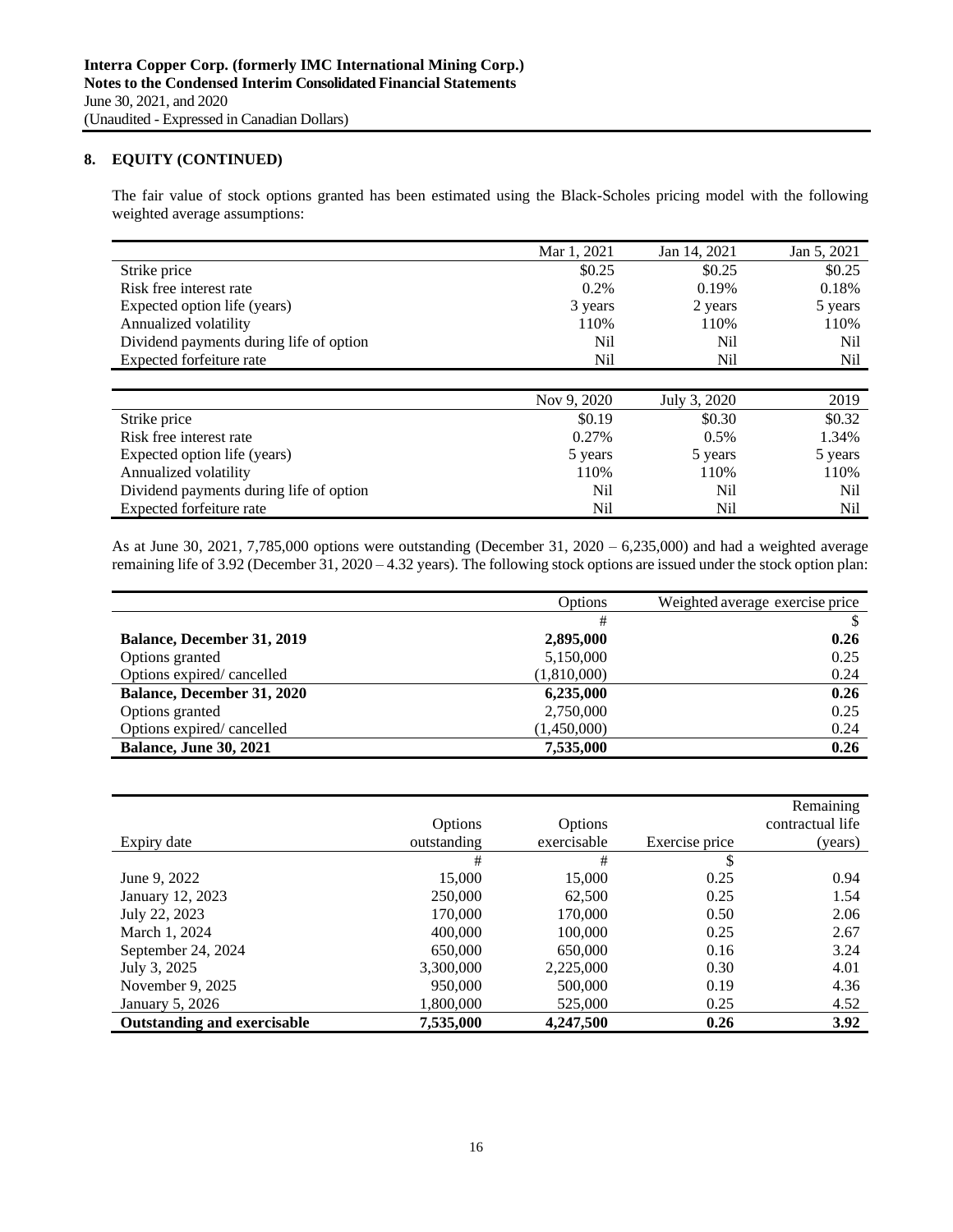### **9. RELATED PARTY DISCLOSURES**

Key management personnel are the directors and officers of the Company. Management compensation transactions for the six months ended June 30, 2021, and 2020 are summarized as follows:

|                          | Three months ended June 30, |        | Six months ended June 30, |        |
|--------------------------|-----------------------------|--------|---------------------------|--------|
|                          | 2021                        | 2020   | 2021                      | 2020   |
|                          |                             |        |                           |        |
| Management fees          | 61,550                      | 37,139 | 114,050                   | 74,139 |
| Directors' fees          | 13,067                      |        | 20,631                    |        |
| Share-based payments     | 6,890                       |        | 377,980                   |        |
| Exploration expenditures | 195,031                     |        | 204,549                   |        |
| Total                    | 276,628                     | 37,139 | 717,210                   | 74,139 |

CEO - During the three and six months ended June 30, 2021, \$27,000 and \$54,000, respectively (three and six months ended June 30, 2020 - \$24,000 and \$48,000, respectively), was paid to a company controlled by an officer of the Company for CEO-related services.

COO - During the three and six months ended June 30, 2021, \$201,081 and \$216,599, respectively (three and six months ended June 30, 2020 - \$nil and \$nil, respectively), was paid to and/or accrued for services by companies controlled by an officer of the Company for COO-related services and exploration services.

CFO - During three and six months ended June 30, 2021, \$10,500 and \$21,000, respectively (three and six months ended June 30, 2020 - \$10,155 and \$23,155, respectively), was paid to an officer, or a company controlled by an officer of the Company for CFO-related services provided.

Corporate Secretary - During the three and six months ended June 30, 2021, \$18,000 and \$27,000, respectively three and six months ended June 30, 2020 - \$2,984 and \$2,984, respectively), was paid to a company controlled by an officer of the Company for corporate secretarial-related services provided.

As at June 30, 2021, there was \$143,224 included in accounts payable and accrued liabilities for amounts due to a related party.

## **10. MANAGEMENT OF CAPITAL**

The Company's objective when managing capital is to safeguard the Company's ability to continue as a going concern such that it can provide returns for shareholders and benefits for other stakeholders. The management of the capital structure is based on the funds available to the Company to support the acquisition, exploration, and development of mineral properties and to maintain the Company in good standing with the various regulatory authorities. To maintain or adjust its capital structure, the Company may issue new shares, sell assets to settle liabilities, issue debt instruments or return capital to its shareholders. The Company monitors its capital structure and makes adjustments in light of changes in economic conditions and the risk characteristics of the underlying assets.

## **11. RISK MANAGEMENT**

### **Financial risk management**

The Company may be exposed to risks of varying degrees of significance which could affect its ability to achieve its strategic objectives. The main objectives of the Company's risk management processes are to ensure that risks are properly identified and that the capital base is adequate in relation to those risks. The principal risks to which the Company is exposed are described below.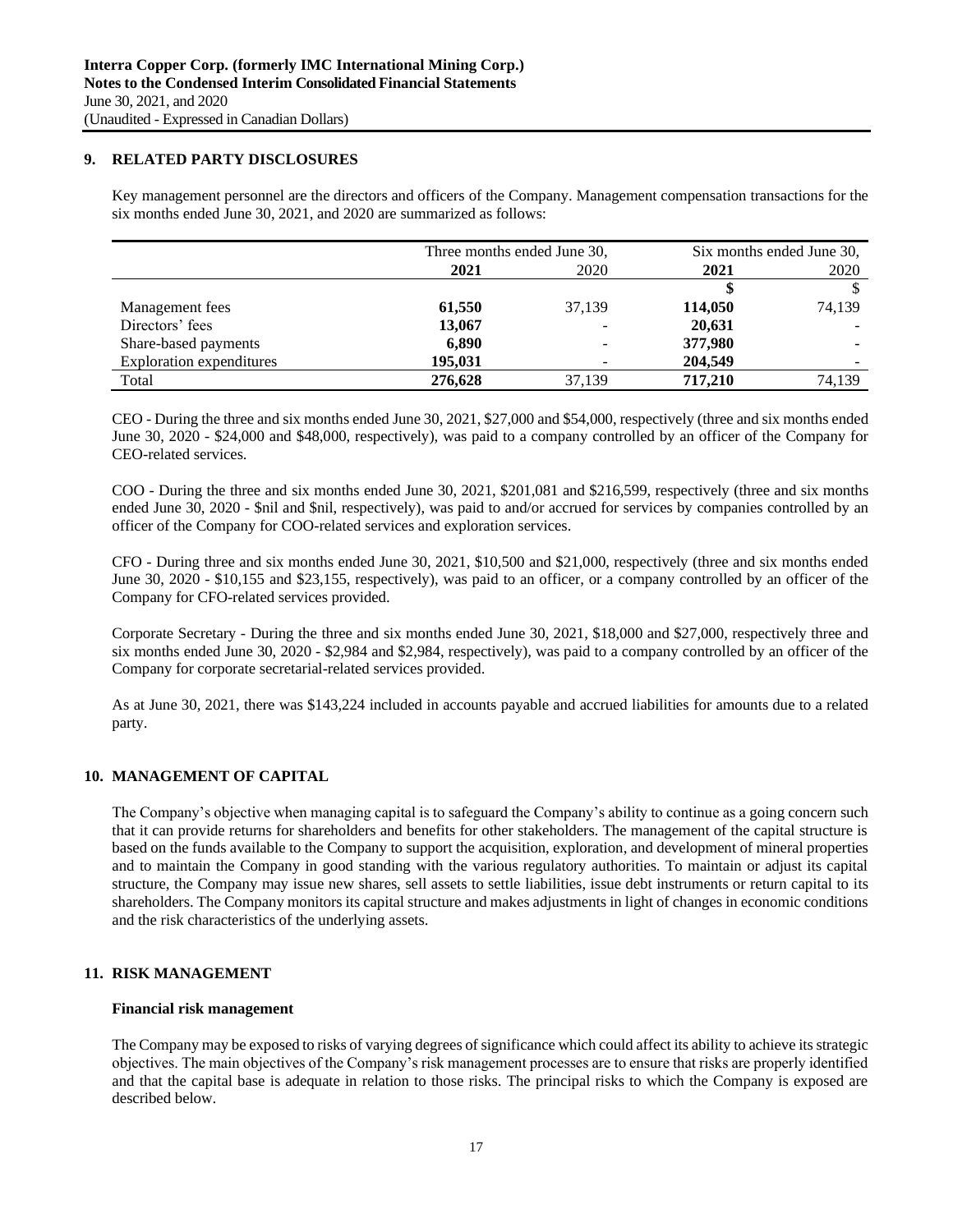## **11. RISK MANAGEMENT (CONTINUED)**

#### *Capital risk*

The Company manages its capital to ensure that there are adequate capital resources for the Company to maintain operations. The capital structure of the Company consists of share capital.

#### *Credit risk*

Credit risk is the risk that a counter party will be unable to pay any amounts owed to the Company. Management's assessment of the Company's exposure to credit risk is low.

#### *Liquidity risk*

Liquidity risk is the risk that the Company is not able to meet its financial obligations as they fall due. As at the period ended June 30, 2021, the Company's working capital is \$3,045,796 (2020 - \$1,149,233), and it does not have any long-term monetary liabilities. The Company may seek additional financing through debt or equity offerings, but there can be no assurance that such financing will be available on terms acceptable to the Company or at all. Any equity offering will result in dilution to the ownership interests of the Company's shareholders and may result in dilution to the value of such interests. The Company's approach to managing liquidity risk is to ensure that it will have sufficient liquidity to meet liabilities when due. As at the period ended June 30, 2021, the Company has cash of \$1,978,384, GST/HST recoverable of \$6,820, and accounts payable and accrued liabilities of \$145,706.

### *Market risk*

Market risk incorporates a range of risks. Movements in risk factors, such as market price risk and currency risk, affect the fair values of financial assets and liabilities. The Company is not exposed to these risks.

### **Fair value of financial instruments**

As at June 30, 2021, and December 31, 2020, the Company's financial instruments consist of cash, prepaid expenses and acquisition deposits, sales tax receivable, restricted cash and accounts payable and accrued liabilities. Cash, sales tax receivable and restricted cash are measured at amortized cost. Accounts payable and accrued liabilities are measured at amortized cost.

IFRS requires disclosures about the inputs to fair value measurements for financial assets and liabilities recorded at fair value, including their classification within a hierarchy that prioritizes the inputs to fair value measurement.

The three levels of hierarchy are:

Level 1 – Quoted prices in active markets for identical assets or liabilities;

Level 2 – Inputs other than quoted prices included in Level 1 that are observable for the asset or liability, either directly (e.g., as prices) or indirectly (e.g., derived from prices); and

Level 3 – Inputs for the asset or liability that are not based on observable market data.

Cash is measured at fair value using level 1 inputs. The carrying value of accounts payable approximates its fair values due to its short-term to maturity. Assets and liabilities are classified on the lowest level of input that is significant to the fair value measurement.